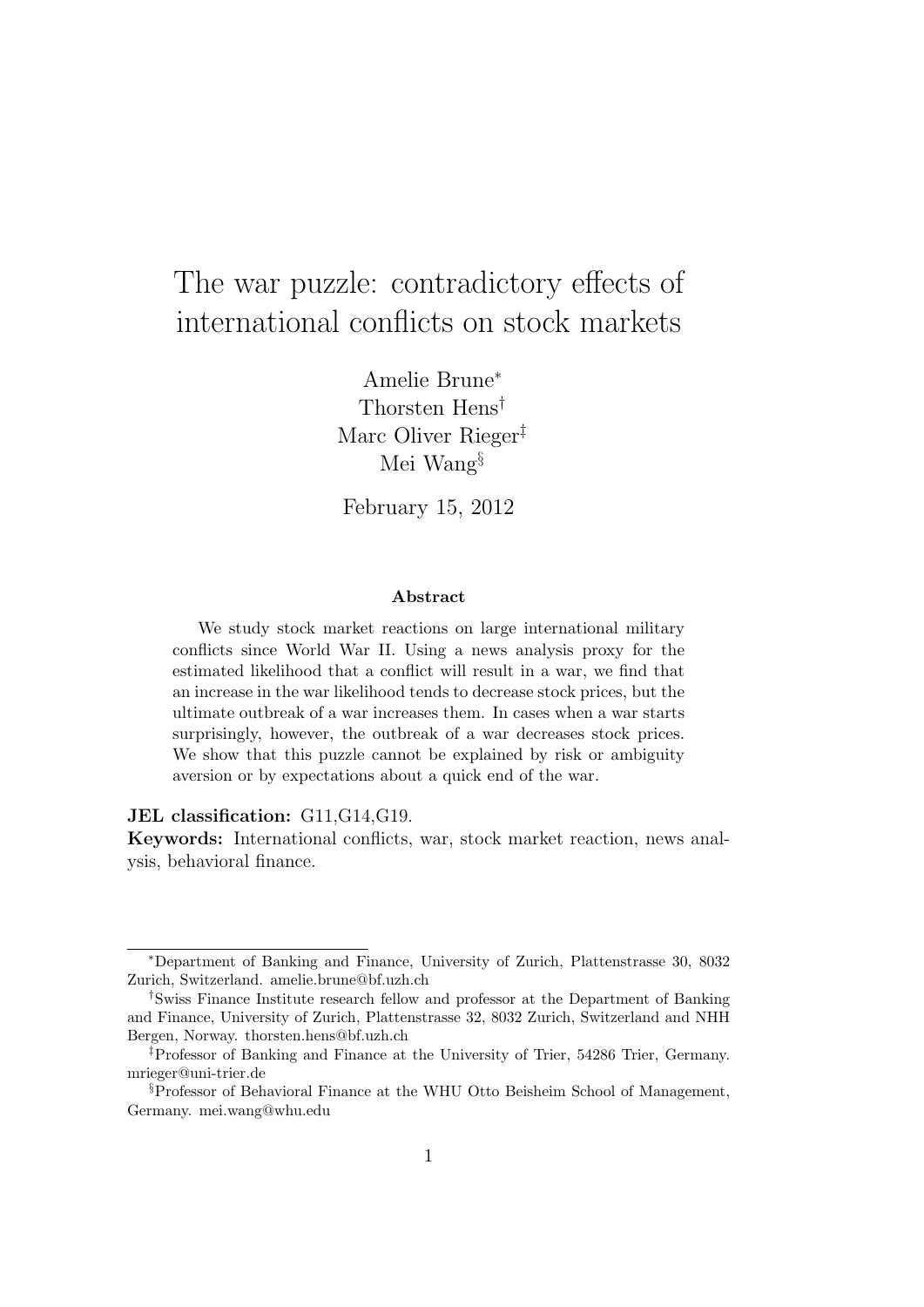# 1 Introduction

"Buy on the sound of the cannon, sell on the sound of the trumpet." is an old proverb from the Napoleonic wars, attributed to London financier Nathan Rothschild. It suggests that the start of a war is a good time to buy stocks and that stocks should be sold once the war is over. The rationale behind this advice is that investors tend to overreact to the bad news of a coming war, leading to underpricing, and that they similarly overreact to the good news of the end of a war, leading to overpricing.

Economists have been concerned with the causes and consequences of international military crises for more than one hundred years, one of the first contributions being the work of Keynes ([1919] 1971). Further work focused on the interplay between economy and war (Holsti & North 1966, Russett & Hanson 1975, Collier & Hoeffler 1998) and the impact of war on financial markets throughout the history (Frey & Kucher 2000).

Recently, this financial market reaction induced by international conflicts has caught substantial interest in finance. News analysis has been used to reflect the perceived risk and consequences of the wars. In an early pioneering study, using content analysis of news, Holsti  $\&$  North (1966) demonstrate that security prices are related to rising international tensions during the outbreak of World War I. In a more general framework, Niederhoffer (1971) codes the headlines on world events on a seven-point good-bad scale to examine the impacts of news and Cutler, et al. (1989) analyze the stock market reaction to world news (including wars) from 1926 to 1985. To quantify effects of international conflicts on stock prices, Goldstein (1992) has constructed a scale to code conflictive versus cooperative events that can be used to assess the impacts of war risk, as has been pointed out by Schneider & Troeger (2006). There are further studies on the relation between world news and financial markets, in particular during times of crisis: Elmendorf, et al. (1996) study the British bond market reactions to news by comparing the weeks with important news and the weeks without such news. Similarly, Rigobon & Sack (2005) distinguish the days with war-related news and the days without those news to measure the impacts of war risk on financial markets.

Whereas all of these studies either consider particular conflicts or impacts of war risk on financial markets during (at first glance) peaceful times, we want to focus in this paper on a slightly different aspect, namely wars with a "prologue", i.e., wars which follow a period of tension. In this type of wars we distinguish two phases: in the first phase, where the cannons are still silent, there is an increasing danger of a war, possibly interrupted by times of hope for a peaceful resolution. Afterwards, in the second phase, the "sound of the cannon" starts and war breaks out.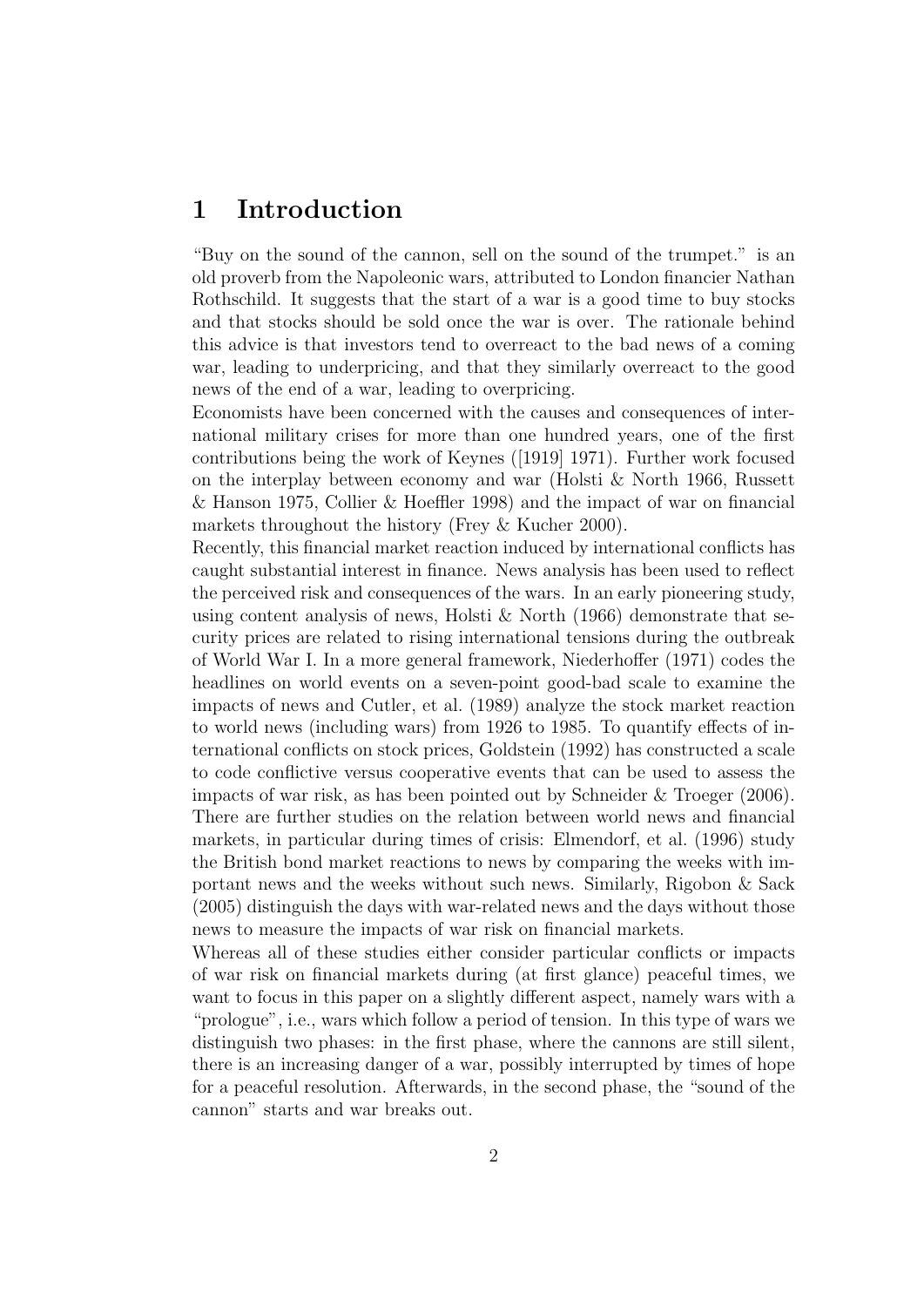The surprising finding of our analysis is that often the reaction of the stock market to the likelihood of a war is different between these two phases: whereas in the pre-war phase an increased likelihood of war decreases market prices, the outbreak of the war itself, so to say the increase of the likelihood from 99% to 100%, increases market prices! On the day of the outbreak of some specific war, news coverage clearly is focused on this particular event. The development of the stock market index then reflects the market's reaction to and evaluation of the event, which is thus far from random.

We observe this striking puzzle for a number of larger wars, including the Iraq War and World War II. In all cases we study the impact on the US stock market as measured by S&P500 or Dow Jones Industrial Average. To complement our results, we also analyze all other international crises with large impact since World War II, in particular wars that started unexpectedly, such as the Korean War.

This paper is organized as follows. Section [2](#page-2-0) discusses different proxies to estimate the likelihood of a war. Section [3](#page-5-0) analyzes the Iraq War in 2003 using different likelihood measurements and shows that a puzzle in the development of stock prices along the evolvement of this international crisis can be observed. Using further examples of international wars in section [4,](#page-9-0) we show that this phenomenon does not seem to be restricted to the Iraq War. Section [5](#page-20-0) discusses possible explanations for the puzzle and rejects some – at first glance natural – explanations. Section [6](#page-25-0) concludes.

### <span id="page-2-0"></span>2 Estimating the likelihood of war

To analyze market reactions on changes in the likelihood of a war, we first need to find appropriate proxies for this likelihood. We analyze the Iraq War since for this war several independent estimates for the probability of a war are available. Using the Iraq War as a benchmark we establish a simple yet robust proxy using news that we can then readily apply to older wars where other data would not be available.

The Iraq crisis started to become serious on January 28, 2003 when President George W. Bush announced a possible attack of Iraq regardless of respective resolutions by the UN. After the ultimatum proposed to Saddam Hussein on March 17 to leave Iraq within 48 hours had expired, the first military intervention by the US started immediately in the early morning of March 20. Later that morning, President George Bush formally announced the Operation Iraqi Freedom after the military invasion had already begun.

Following Wolfers & Zitzewitz (2009), we use two independent estimates for the probability that a war would take place in Iraq: First, the "Saddameter",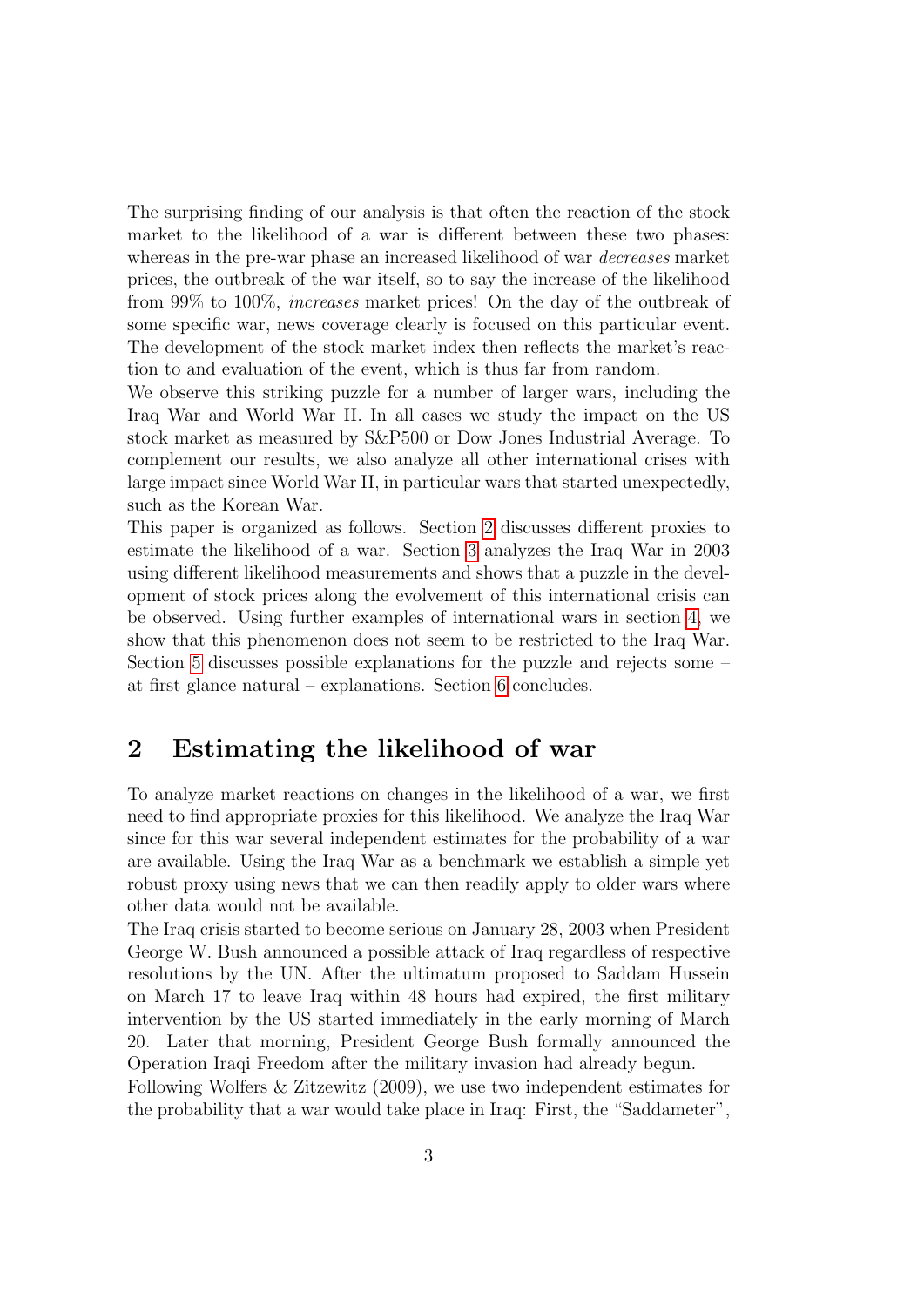<span id="page-3-0"></span>

|                      | Saddam Security June Iraq war news |               |
|----------------------|------------------------------------|---------------|
| Saddameter           | $\rho = 0.86$                      | $\rho = 0.66$ |
|                      | $N=56$                             | $N = 81$      |
| Saddam Security June |                                    | $\rho = 0.64$ |
|                      |                                    | $N=78$        |

Table 1: Correlations between different proxies for the probability of a war. All correlations are significant on the  $1\%$  level and use the largest available number of days from the time series discussed in the main text.

being an expert estimate for the likelihood of an invasion into Iraq which was published on a daily basis by William Saletan on [www.slate.com.](http://www.slate.com) This estimate provides us with data from November 2002 to March 18, 2003. Second, on the online exchange platform [www.tradesports.com](http://www.tradesports.com) there existed a security, called the "Saddam Security", which was designed to pay a certain amount if and only if Saddam Hussein, president of Iraq, would still be in power at a certain date. A war was expected to end his rule on Iraq, so the Saddam Security prices gave a good probability estimate for the likelihood of a war before the designated date (also see Amihud & Wohl (2004)). This security was available with different maturity dates, where only the March 2003 and June 2003 securities had long enough price series. We use the June security, since the pattern of the March security is somehow obfuscated by the fact that even though the probability for a coming war increased, it was at times not at all clear whether the eventual war would be over before the end of March.

As another proxy we studied news data from the New York Times. We counted how many articles with the key words "war" and "Iraq" appeared in each day's issue. To show that this variable is closely related to the above mentioned probability measurements and that it provides the same qualitative indications about the war likelihood, we regress each of the two measurements (i.e., the Saddameter and the Saddam Security) on our news proxy. The results are reported in Table [1.](#page-3-0) We see that the news variable is positively correlated with the Saddameter, that is, the expert measurement on the war likelihood and the number of (mostly negative) news items run in the same direction. The comovement between the Saddameter and the news variable between November 2002 to March 2003 is depicted in Figure [1](#page-4-0) and is negatively related to the development of the S&P 500. Similarly, the news proxy is positively related to the Saddam Security.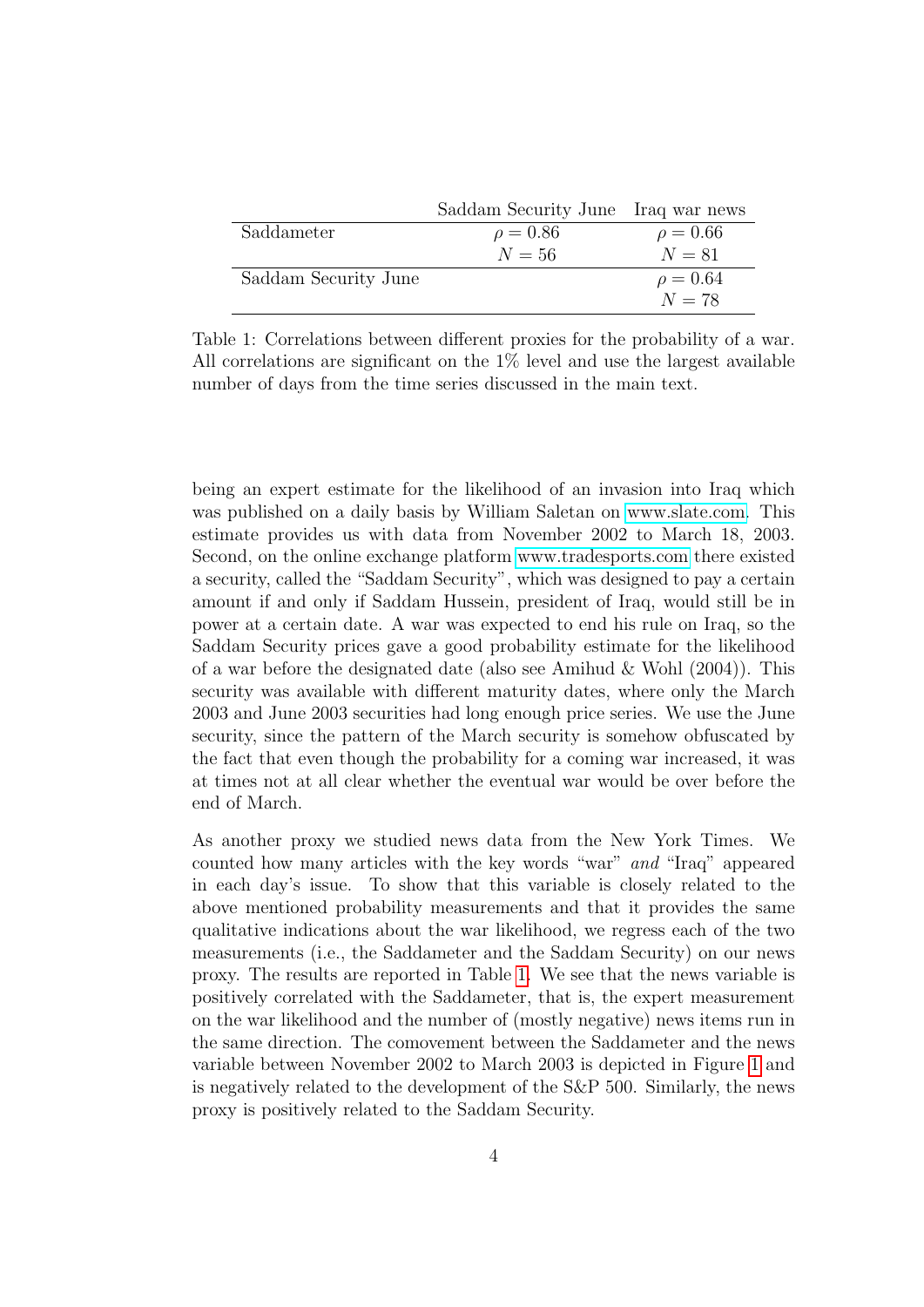<span id="page-4-0"></span>

Figure 1: Iraq War: S&P 500 and probability of a war (November 2002 to March 2003).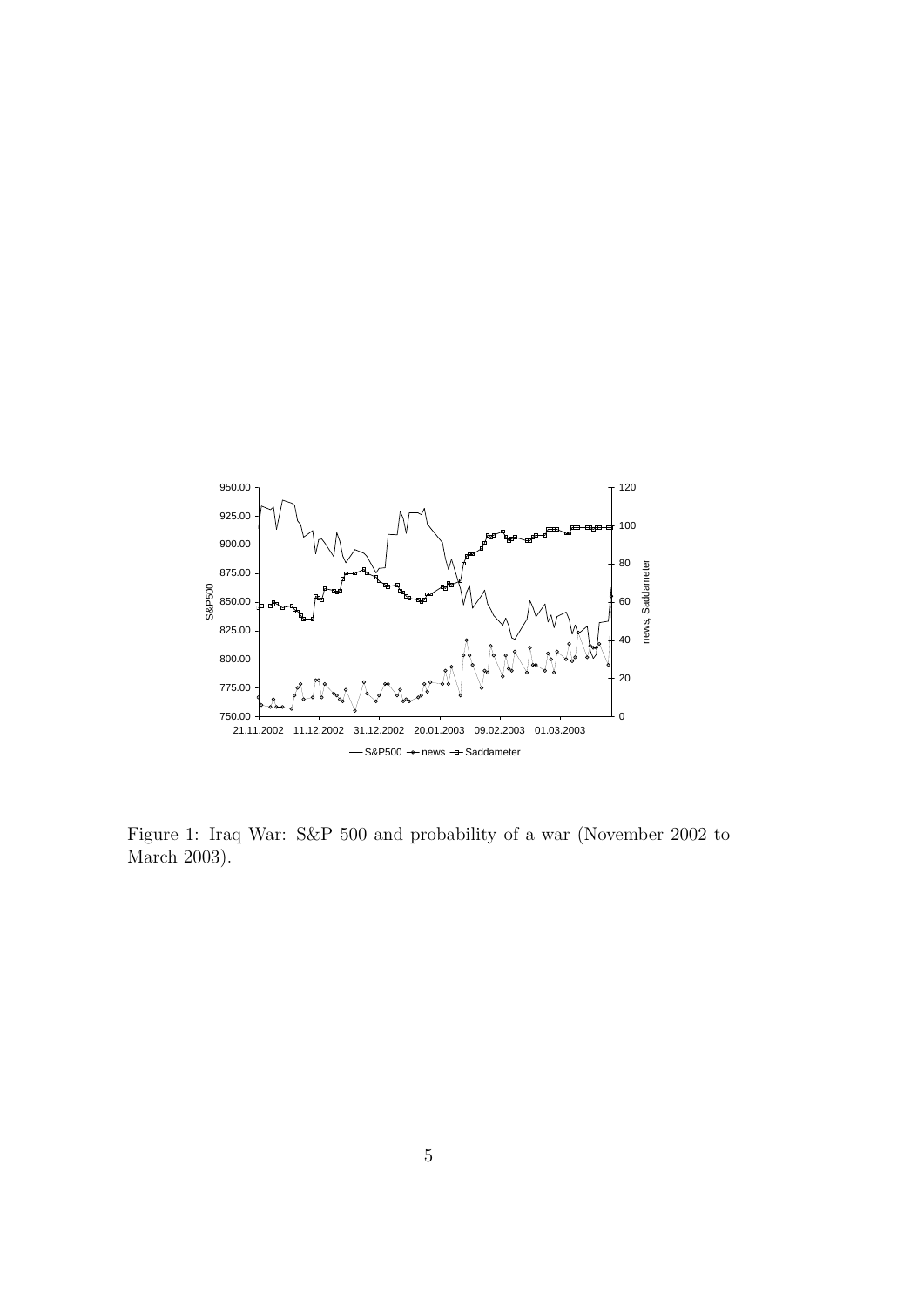### <span id="page-5-0"></span>3 The Iraq war puzzle

As mentioned earlier, a puzzle can be observed when analyzing data from stock market values prior to and at the onset of a war. The relation between stock market values and the probability of an international conflict emerging into a war is negative as long as the conflict is still evolving. However, it becomes positive at the actual onset of the war, thus a positive shock in the stock market can be observed when the war likelihood increases to 100%. In other words, an increasing war likelihood seems to decrease stock prices, while the outbreak of the war itself seems to increase stock prices. This is what we call the "war puzzle".

To provide empirical evidence for this puzzle, we begin with an analysis of the Iraq War in 2003. The main reason for this approach is the fact that for this war we are able to use two alternative measurements of the probability of a war, namely the Saddameter and the news variable described in section [2.](#page-2-0) As previously explained, this has the advantage that we are able to conduct econometric analyses for both types of probability measures in the same war. Hence, showing that the news variable is a valid proxy for the war likelihood, we can then use this variable to analyze periods of war where no alternative probability measures are available.

Analyzing the characteristics of the S&P 500, news, and the Saddameter, we find that these time-series are non-stationary in levels, but stationary in first differences (see Table [2](#page-6-0) for augmented Dickey-Fuller test statistics for unit roots). Moreover, we find evidence for a cointegrating relationship between the S&P 500 and each probability measure of order one (see Table [3\)](#page-6-1). This leads us to the choice of an error correction model to appropriately model the relation between the US stock market and the war likelihood. The econometric models employed to study the stock market in the pre-war phase are

$$
\Delta SP500_{t-1} = \beta_1 \Delta SP500_{t-2} + \beta_2 \Delta news_t + \gamma [SP500_{t-2} - \alpha_0 - \alpha_1 news_{t-1}] + \epsilon_t
$$
  
\n
$$
\Delta SP500_{t-1} = \beta_1 \Delta SP500_{t-2} + \beta_2 \Delta Sadd_{t-1} + \gamma [SP500_{t-2} - \alpha_0 - \alpha_1 Sadd_{t-1}] + \epsilon_t
$$

where ∆SP500 measures absolute daily changes in the S&P 500 and the error correction parameter  $\gamma$  captures the degree to which deviations from an equilibrium in the previous period (captured by the error term) affect current values. Hence,  $\gamma$  is expected to be negative if a long run equilibrium relationship prevails. Note that the functional form of most of the regressions used in this and the following sections is such that the explanatory variable is lagged forward relative to the dependent variable. While this may seem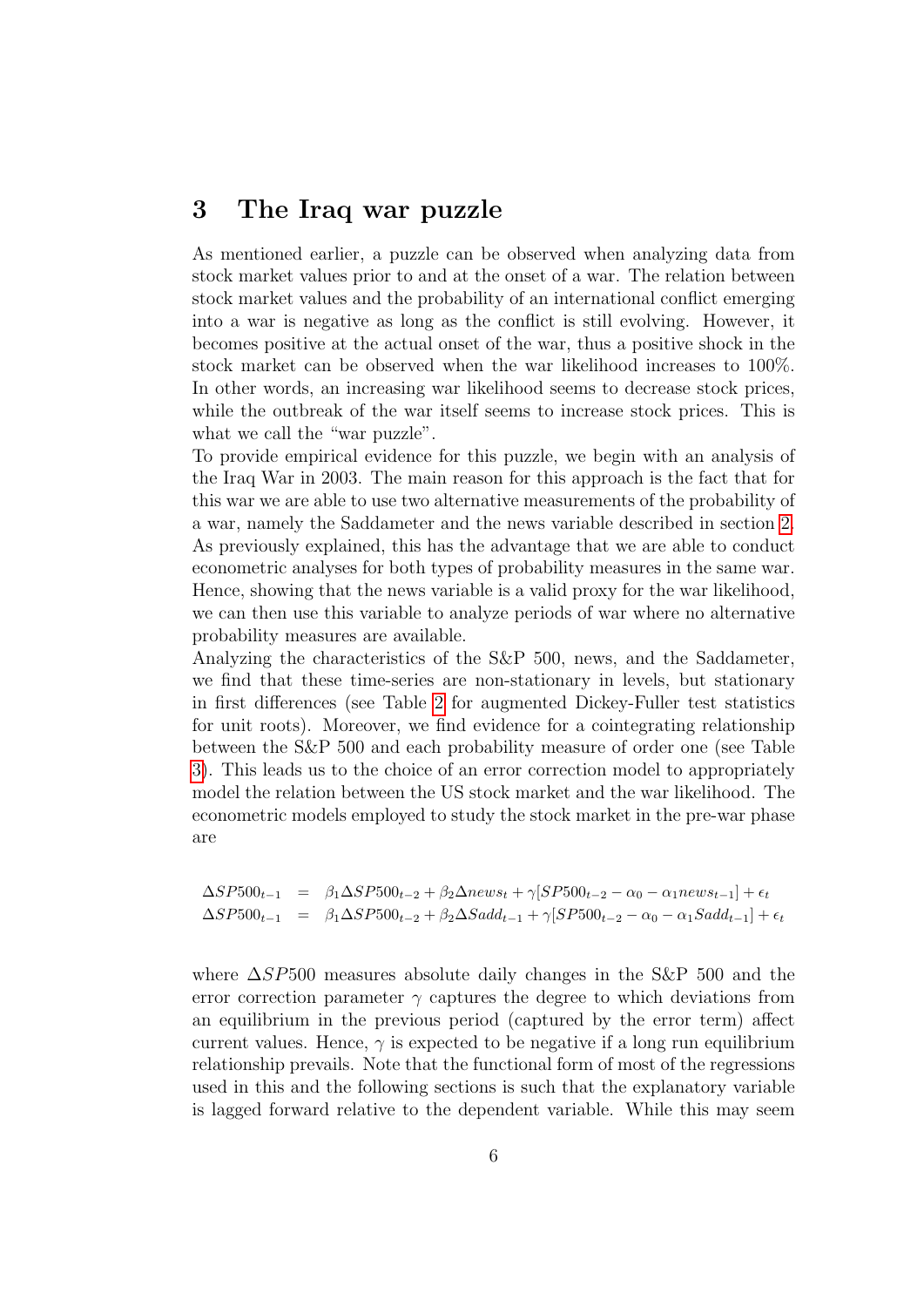<span id="page-6-0"></span>

|                   |                            | Intercept                 | Intercept and trend |
|-------------------|----------------------------|---------------------------|---------------------|
| levels            | <i>S&amp;P</i> 500         | $-1.516701$               | $-2.566209$         |
|                   | news                       | 0.177096                  | $-7.012188***$      |
|                   | Saddameter                 | $-0.512926$               | $-1.890143$         |
|                   |                            |                           |                     |
| first differences | <i>S</i> &P <sub>500</sub> | $-9.688364***$            | $-9.622123***$      |
|                   | news                       | $-7.768300***$            | $-7.820706***$      |
|                   |                            | $Saddameter -7.838634***$ | $-7.784029***$      |

Table 2: Iraq War: ADF test statistics for unit roots.

<span id="page-6-1"></span>

|                   |                                                                                                                 | Intercept                        | Intercept and trend              |
|-------------------|-----------------------------------------------------------------------------------------------------------------|----------------------------------|----------------------------------|
| levels            | $\epsilon_t = S\&P500_t - \beta_0 - \beta_1 news_t$                                                             | $-3.097145***$                   | $-5.436361***$                   |
|                   | $\epsilon_t = S\&P500_t - \beta_0 - \beta_1Saddameter_t$                                                        | $-3.838913***$                   | $-3.798512**$                    |
| first differences | $\epsilon_t = S\&P500_t - \beta_0 - \beta_1 news_t$<br>$\epsilon_t = S\&P500_t - \beta_0 - \beta_1Saddameter_t$ | $-13.20518***$<br>$-9.259228***$ | $-13.14161***$<br>$-9.200276***$ |

Table 3: Iraq War cointegration tests: ADF test statistics for unit roots in residuals  $\epsilon_t$ .

slightly counterintuitive at first sight, the reason is that there exists a certain delay between the stock market pricing an event and its actual publication in the newspaper.<sup>[1](#page-6-2)</sup>

The estimated coefficients are presented in Table [4.](#page-7-0) Both news and the Saddameter are highly significant at the 1%- and 5%-level, respectively, and indeed indicate a negative relationship between stock prices and the war likelihood. An increase in the probability of a war is thus associated with decreasing stock market values.<sup>[2](#page-6-3)</sup> In particular, an increase in the difference of the number of news,  $\Delta news_t$ , by one unit leads to a decrease in the difference in the S&P 500,  $\Delta SP500_{t-1}$ , by 0.507 points. Similarly, an increase in the difference of Saddameter value,  $\Delta Sadd_{t-1}$ , by one percentage point leads to a decrease in the difference in the S&P 500,  $\Delta SP500_{t-1}$ , by 1.112 points.

<span id="page-6-2"></span><sup>1</sup>Standard predictive models are often constructed such that changes in variables at time  $t+1$  are explained by changes in variables at time t. In our case this approach would require to use a variable for the war likelihood which realizes prior to actual changes in the stock market. However, since our argument is to use the news proxy as a flexible probability measurement which is available for different wars over time, the functional forms used here slightly differ from standard models due to the delay of news publication. This however does not alter the models' predictive power.

<span id="page-6-3"></span><sup>&</sup>lt;sup>2</sup>Also, the error correction parameter  $\gamma$  is significantly negative as expected for both types of probability measurements.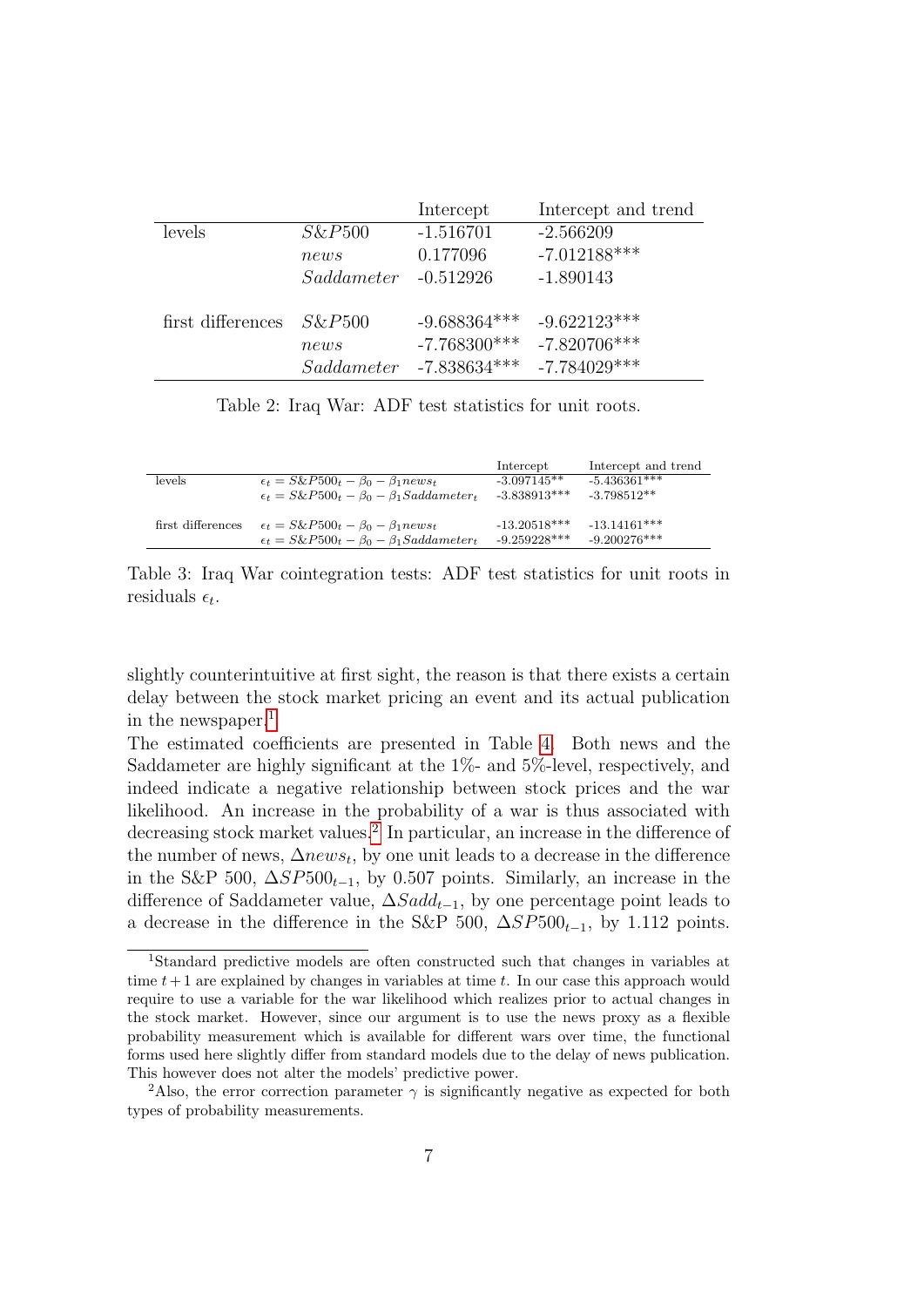<span id="page-7-0"></span>

|                      | Iraq War 2003  | Iraq War 2003        |
|----------------------|----------------|----------------------|
|                      | <b>ECM</b>     | <b>ECM</b>           |
|                      | stocks on news | stocks on Saddameter |
| $\Delta SP500_{t-2}$ | $-0.053043$    | 0.051166             |
|                      | 0.110395       | 0.111035             |
| $\gamma$             | $-0.227357***$ | $-0.394025***$       |
|                      | 0.068093       | 0.101989             |
| $news_{t-1}$         | $-3.661144***$ |                      |
|                      | 0.564399       |                      |
| $\triangle news_t$   | $-0.507151***$ |                      |
|                      | 0.183471       |                      |
| $Sadd_{t-1}$         |                | $-2.305066$ ***      |
|                      |                | 0.189155             |
| $\Delta Sadd_{t-1}$  |                | $-1.114737**$        |
|                      |                | 0.492670             |
| $R^2$                | 0.168027       | 0.276713             |
| N                    | 78             | 78                   |
| from                 | Nov 21, 2002   | Nov 21, 2002         |
| to                   | March 18, 2003 | March 18, 2003       |

Table 4: Iraq War: error correction model for the effect of the war likelihood on stock markets.

The one day lag in the news variable can be attributed to the time required for physical publication of the newspaper. Since both probability measures yield the same implications, they may both be regarded as valid proxies which ensures that we can employ the news variable as a valid proxy also in periods where alternative probability measures are not available.

To study the behavior of the stock market at the onset of the war, we conduct an analysis for structural breaks in the development of the stock market index. To this end, cumulative returns of the S&P 500 are regressed on a binary dummy  $D_t$  defined as

$$
D_t = \begin{cases} 0 & \text{if } t < \tilde{t} \\ 1 & \text{if } t \ge \tilde{t} \end{cases}
$$

where  $\tilde{t}$  indicates a potential structural break, and a time window of size  $51<sup>3</sup>$  $51<sup>3</sup>$  $51<sup>3</sup>$ around  $\tilde{t}$  is used to obtain a set of regressions of the type

$$
SP500t = \beta_0 + \beta_1 D_t + \epsilon_t.
$$

<span id="page-7-1"></span><sup>&</sup>lt;sup>3</sup>That is, the data set ranges from  $\tilde{t}$  − 25 to  $\tilde{t}$  + 25 days around  $\tilde{t}$ .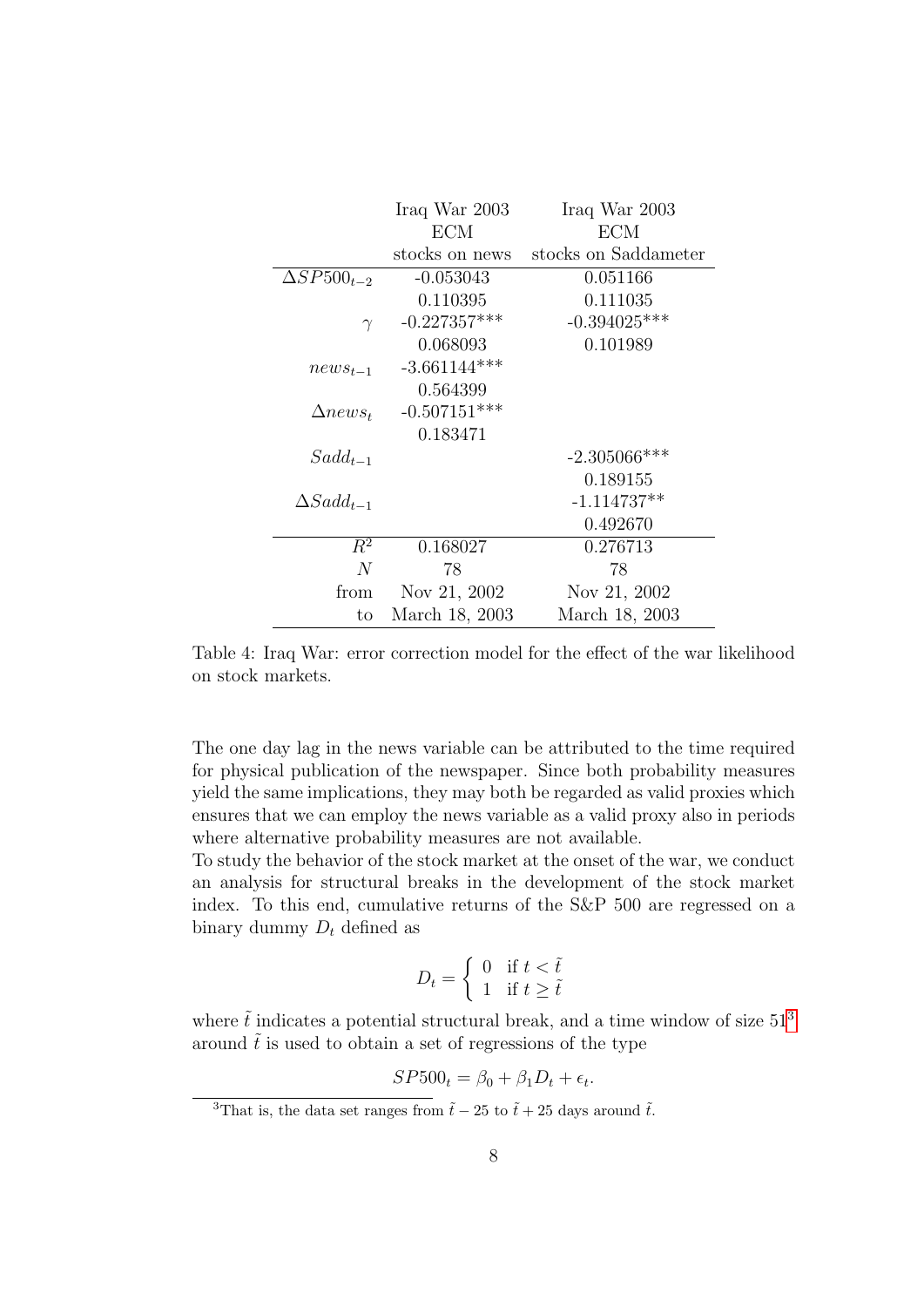<span id="page-8-1"></span>

Figure 2: Iraq War: development of S&P 500 and explanatory power of structural breaks analysis.

Figure 2: In the largest transfer and transfer of  $\frac{1}{2}$  500 and 20, 2003. Note: The largest local  $R^2$  was reached for  $\tilde{t} = March 18$ , 2003 while the

That is,  $\tilde{t}$  is varied over time until the largest associated  $R^2$  is found, where we suppose that the actual onset of a war, and hence the observed structural break denoted by  $t_0$ , lies in close proximity.<sup>[4](#page-8-0)</sup> Note that while we are aware of potential problems of non-stationarity in the cumulative returns, our analysis of structural breaks would not be feasible using first differences here. Our interest lies in potential increases in stock market values at the beginning of a war, which has to be separated from the question of average increases or changing trends. The problem thus is to weight an interesting question with the obvious problems of not using differences in the regression in order to answer the issue.

The results are illustrated in Figure [2.](#page-8-1) The largest  $R^2$  obtained amounts to 0.7665 and is associated with March 18, 2003 while on March 20, 2003 the invasion of Iraq occurred ( $R^2 = 0.6898$ ). Hence, the true structural break

<span id="page-8-0"></span> $4$ We use this type of structural break analysis since we are interested in whether there exists an instantaneous jump in the stock market index at the onset of a war. An alternative question would be whether there are possible changes in the trend of the stock market. For that purpose a regression testing for changes in expected growth rates of stock returns may be appropriate (compare Amihud & Wohl (2004)).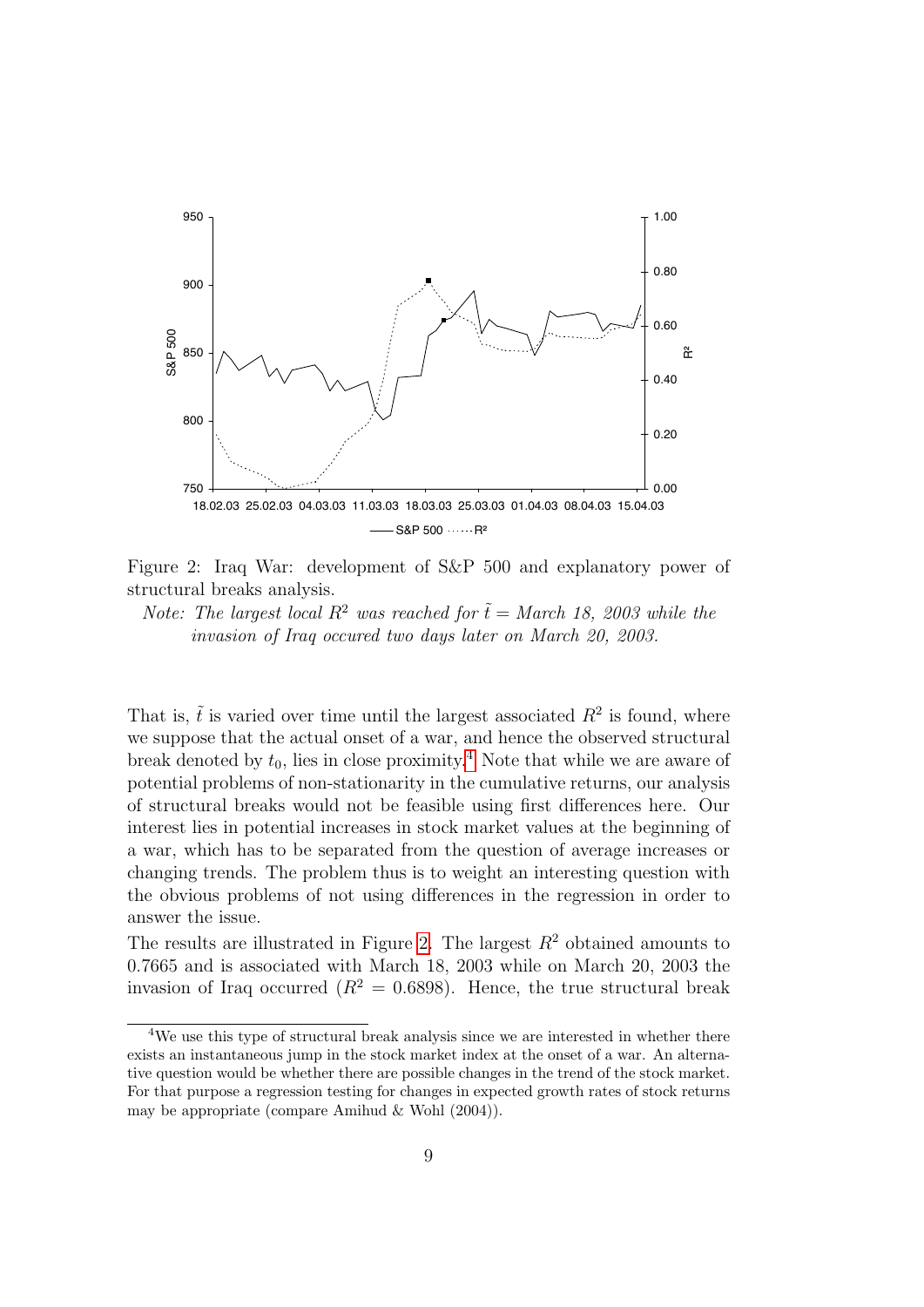can be relatively well predicted.[5](#page-9-1) The S&P 500 increases by 46.4 points at the time of the predicted structural break and by 47.8 points at the time of the invasion two days later. Although it may prove difficult to interpret this absolute change in the stock market index at the onset of the war and compare it across conflicts, we refrain from calculating relative changes, for instance. As the volume of news items clearly differs between wars separated by several decades, a comparison of these relative values between the wars would be meaningless and thus reveal no further insights for the analysis.

### <span id="page-9-0"></span>4 The war puzzle – a general phenomenon

The results of the previous section could either be a general phenomenon or just an idiosyncrasy of the Iraq War. In this section we therefore extend the analysis to other wars with large international impact since World War II. We face two problems here: first, we need to decide which wars to include, and second, the number of large scale wars during this time was – fortunately – not big enough to use one econometric approach for all wars. Instead of trying a unified analysis, we are therefore forced to study the conflicts separately. As any event study involving data on stock market indices during international military conflicts, our subsequent analysis is necessarily based on a small number of observations.

We solve the above-mentioned selection problem by using the list of the most costly wars to the US (and thus arguably to the US economy) as composed by Stephen Daggett<sup>[6](#page-9-2)</sup> (see Table [5\)](#page-10-0). In the following we will study each of the wars from this list, where we make a distinction between wars with a surprising start and wars with a longer prelude. Since the wars took place at very different times, with news traveling at different speeds, the econometric models we apply necessarily differ in details.

### 4.1 World War II (1939–45)

To analyze World War II, two starting days can be studied: first, the German invasion in Poland on September 1st, 1939, and second the Japanese attack on Pearl Harbor on December 7, 1941, dragging the US into the war.

We study first the former event since it had a large prelude while we will study the latter rather surprising one in section [4.6.](#page-19-0) To analyze it in an

<span id="page-9-1"></span><sup>&</sup>lt;sup>5</sup>Note that the estimated structural break on March 18 coincides with the beginning of the US ultimatum to Saddam Hussein. Investors might have anticipated that this ultimatum would not be agreed upon which caused an early rise in stock market values.

<span id="page-9-2"></span><sup>6</sup>CRS Report for Congress, costs of major US wars, July 2008.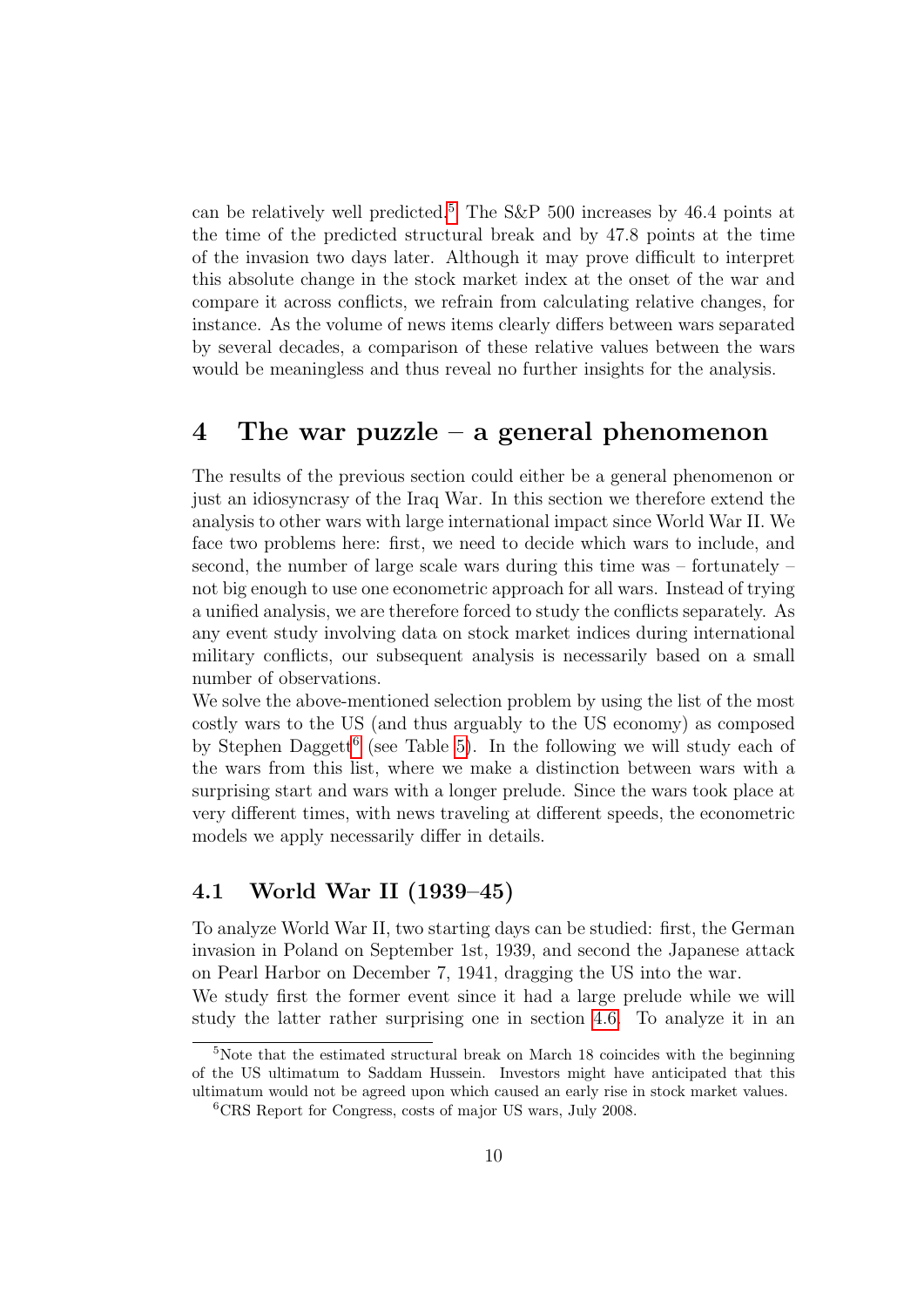<span id="page-10-0"></span>

|                 | Costs in billion 2008 US\$ $\%$ of GDP |      |
|-----------------|----------------------------------------|------|
| World War II    | 4114                                   | 35.8 |
| Korean War      | 320                                    | 4.2  |
| Vietnam War     | 686                                    | 2.3  |
| Gulf War        | 96                                     | 0.3  |
| Iraq War        | 648                                    | 1.0  |
| Afghanistan War | 171                                    | 0.3  |

Table 5: List of the most costly wars to the US (Source: Stephen Daggett, CRS Report for Congress, costs of major U.S. wars, July 2008).

<span id="page-10-1"></span>

Figure 3: World War II: Dow Jones Index and probability of a war (June to September 1939).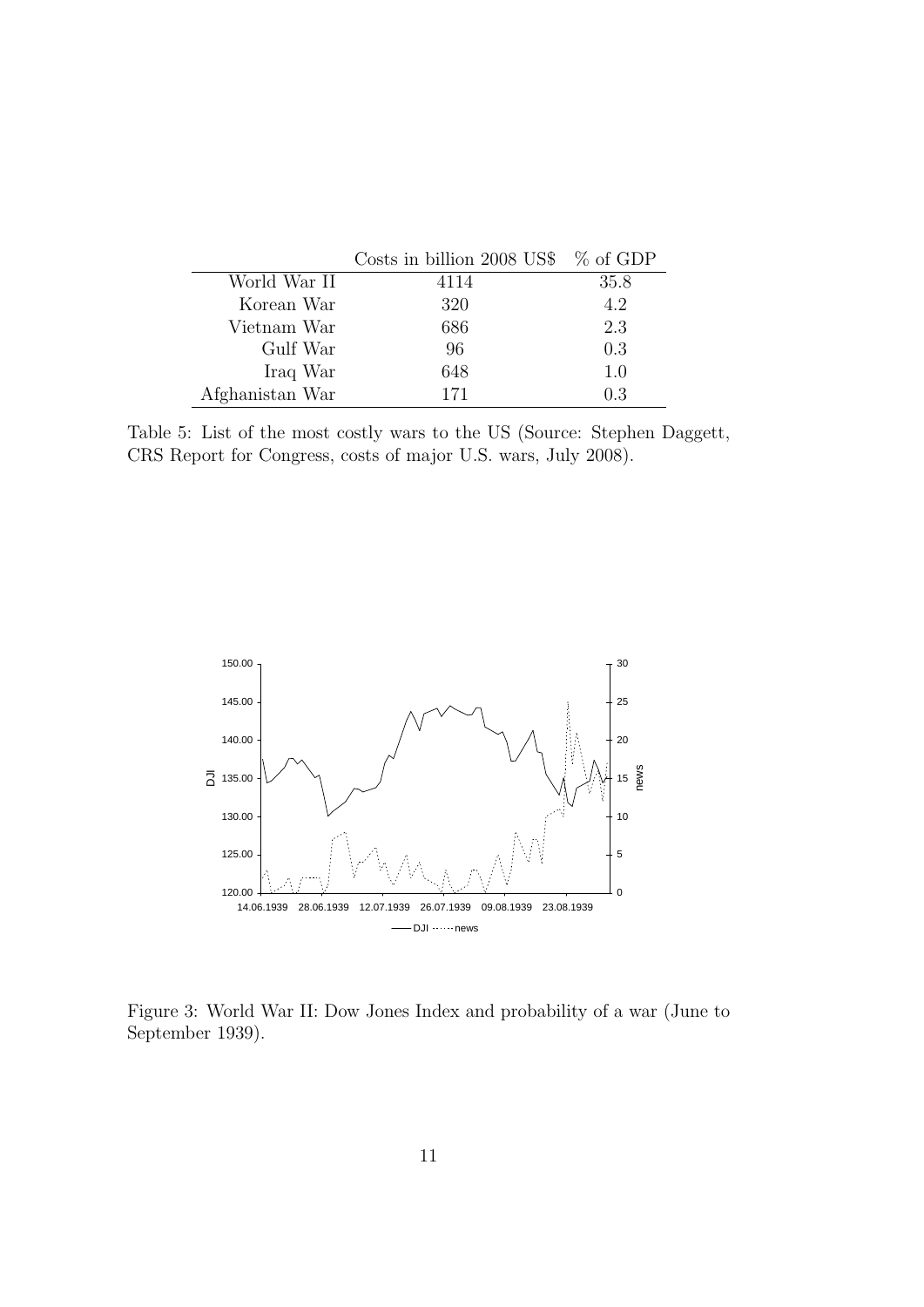<span id="page-11-0"></span>

|                     | World War II: first differences stocks on news |
|---------------------|------------------------------------------------|
| constant            | 0.182669                                       |
|                     | 0.185875                                       |
| $\Delta DJI_{t-2}$  | $-0.000372$                                    |
|                     | 0.118141                                       |
| $\triangle news_t$  | $-0.284428***$                                 |
|                     | 0.086258                                       |
| $\Delta news_{t-1}$ | $-0.194573**$                                  |
|                     | 0.074057                                       |
| $\Delta news_{t+1}$ | $-0.265086***$                                 |
|                     | 0.069688                                       |
| $R^2$               | 0.227573                                       |
| N                   | 69                                             |
| from                | May 25, 1939                                   |
| to                  | Aug 31, 1939                                   |

Table 6: World War II: first difference estimations of the effect of the war likelihood on stock prices.

<span id="page-11-1"></span>

Figure 4: World War II: development of the Dow Jones Index and explanatory power of structural breaks analysis.

Note: The largest local  $R^2$  was reached for  $\tilde{t} =$  September 5, 1939 while the German attack of Poland occured on September 1, 1939.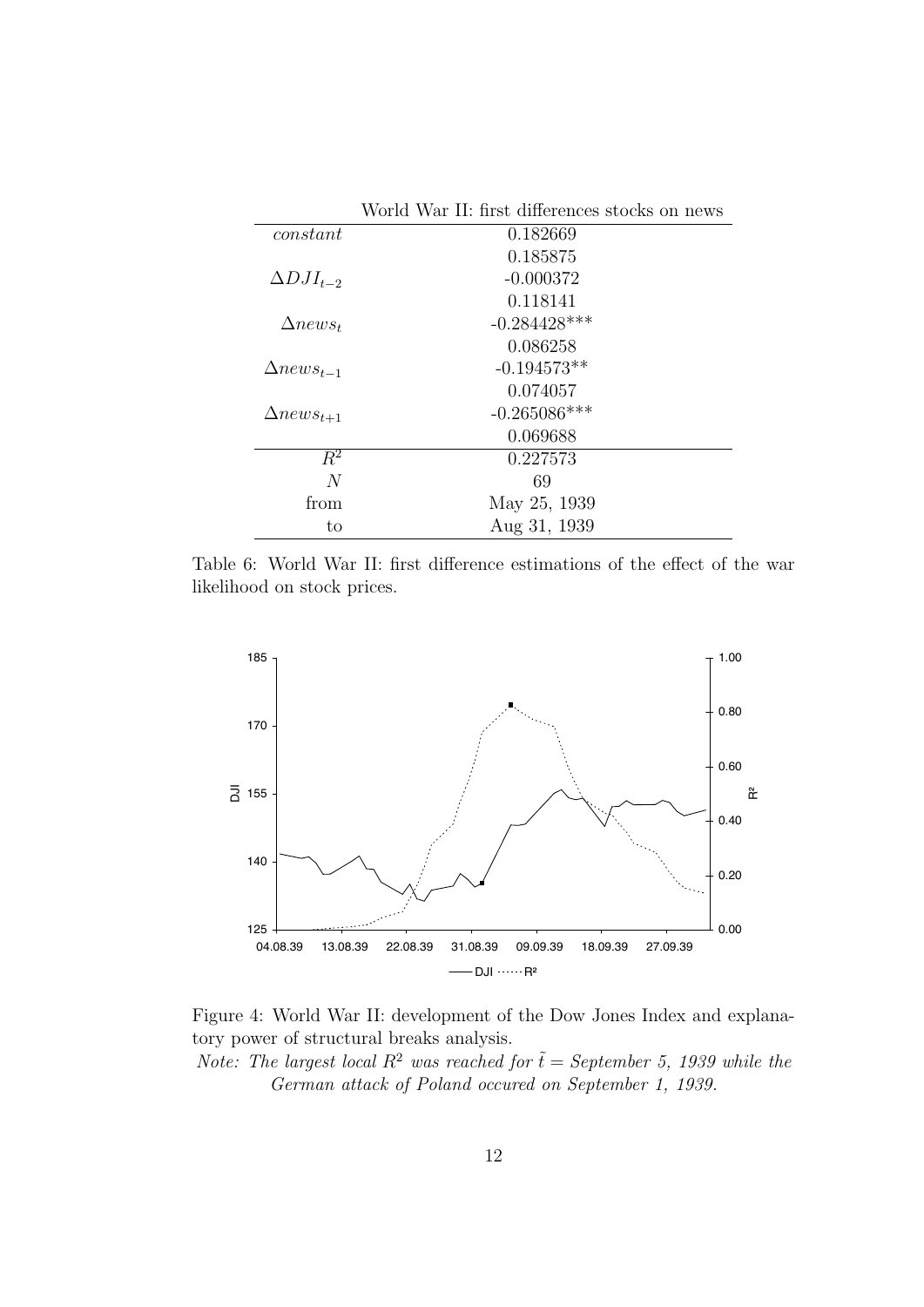econometric setting, a first differences approach of the form

$$
\Delta DJI_{t-1} = \beta_0 + \beta_1 \Delta DJI_{t-2} + \beta_2 \Delta news_{t+1} + \beta_3 \Delta news_t + \beta_4 \Delta news_{t-1} + \epsilon_t
$$

is most appropriate. The stock market is described by absolute daily changes in the Dow Jones Index,  $\Delta DJI$ , and the war likelihood is from now on captured by the news proxy established in Section [2,](#page-2-0) i.e. in this case the number of articles in the New York Times featuring the key words "war" and "Poland". Figure [3](#page-10-1) depicts the relation between the Dow Jones Index and the probability of a war between June and September 1939. Table [6](#page-11-0) shows the regressions results obtained from estimating this equation. The marginal effect of the news variable is significantly negative for all different lags  $\Delta news_{t-1}$ ,  $\Delta news_t$ , and  $\Delta news_{t+1}$  and ranges from -0.195 ( $\Delta news_{t-1}$ ) to -0.284 ( $\triangle news_t$ ) points. Figure [4](#page-11-1) illustrates the results obtained from the structural break analysis of type

$$
DJI_t = \beta_0 + \beta_1 D_t + \epsilon_t.
$$

September 5, 1939 is identified as the most likely structural break in the data set  $(R^2 = 0.8274)$ . In fact, this lies close to the German attack of Poland being the critical event on September 1, 1939 ( $R^2 = 0.7244$ ). The time lag might be explained by the slower speed of news publication at that time.

#### 4.2 Vietnam War (1955–75)

Next, we examined whether there is empirical evidence for the war puzzle in case of the Vietnam War. This war distinguishes itself from others by the fact that its time line is less clear, but the onset of the large-scale US involvement is set in 1965. The development of the Dow Jones Index and the news variable between February 1964 and March 1965 is depicted in Figure [5.](#page-13-0) The most suitable regression for this war is a time-series approach of type

$$
\Delta DJI_{t-1} = \beta_0 + \beta_1 \Delta DJI_{t-2} + \beta_2 \Delta news_t + \beta_3 \Delta news_{t-1} + \epsilon_t,
$$

where the according results are presented in Table [7.](#page-14-0) Again, we see a significant negative relation between the war likelihood and the development of stock prices. Figure [6](#page-14-1) then illustrates the results for the analysis of structural breaks in the Vietnam War. We see that the ad hoc regression identifies April 15, 1965 as the event associated with the largest coefficient of determination,  $R^2 = 0.7860$ . In fact, one critical event coincides with this date: it marks the first US and South Vietnamese bombing of Viet Cong positions. The jump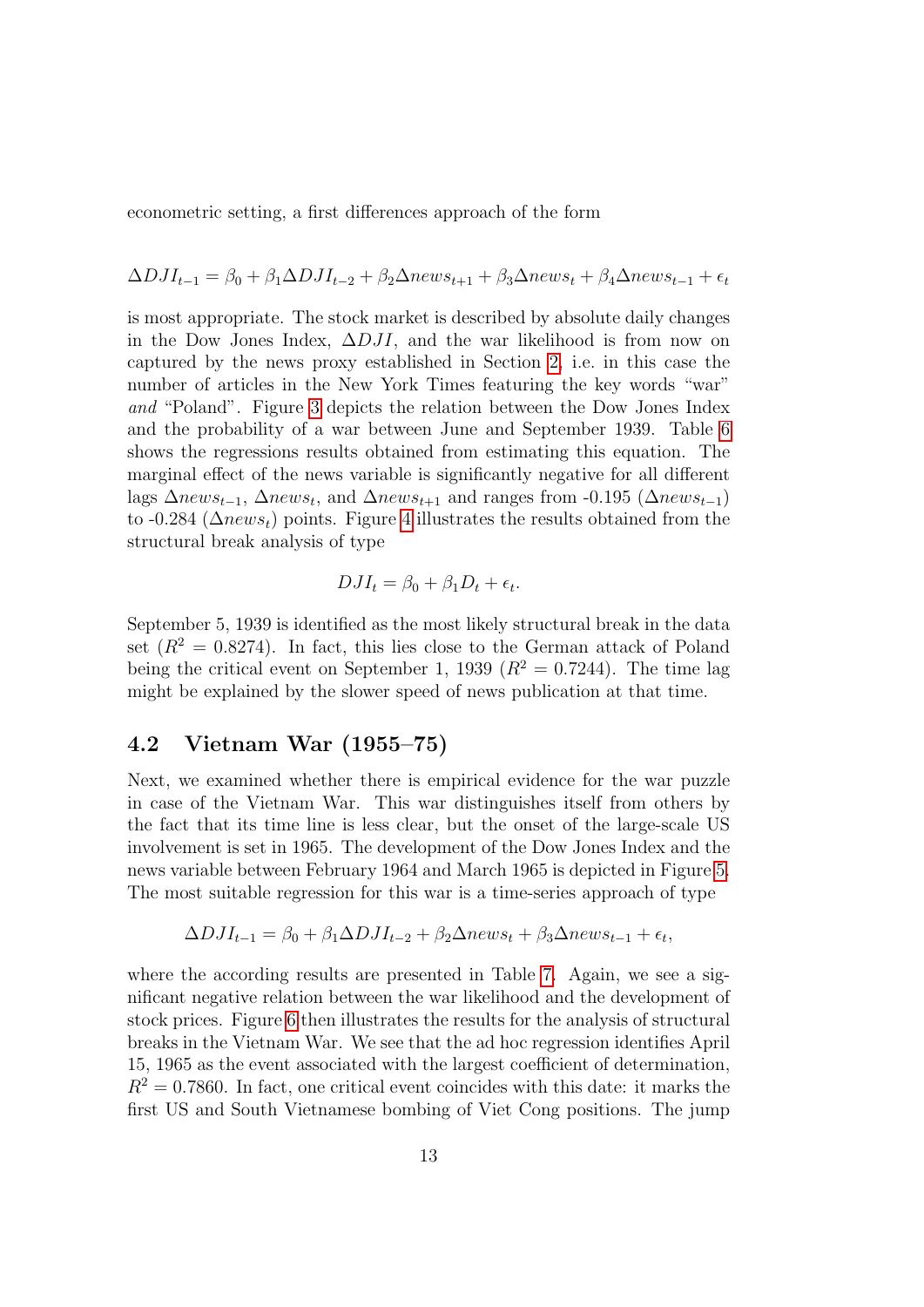<span id="page-13-0"></span>

Figure 5: Vietnam War: Dow Jones Index and probability of a war (February 1964 to March 1965).

in cumulative returns is significantly positive at the  $1\%$ -level and amounts to an increase of the Dow Jones Index by 28.01 points.

Note that for the war in Vietnam, the analysis does not exactly describe the pre-war period and the distinct outbreak of the war itself, but nevertheless proves to be a useful method to analyze the reaction of cumulative stock returns to war news within a prolonged period of tensions.

#### 4.3 Gulf War (1990-91)

We now analyze the Gulf War<sup>[7](#page-13-1)</sup> which started with the invasion of Iraq into Kuwait on August 2, 1990 and ended with the defeat of the Iraq by the US and their allies on February 28, 1991. However, the relevant date for our analysis is January 17, 1991 when the Operation Desert Storm (with the goal to liberate Kuwait) was started by massive aerial bombing and the war started into its second and much larger phase. As such, our news series goes until this date, interpreting the preceding time span as a pre-war phase from the perspective of the US and their allies.

<span id="page-13-1"></span><sup>7</sup>The Gulf War is often also referred to as Second Gulf War or Persian Gulf War.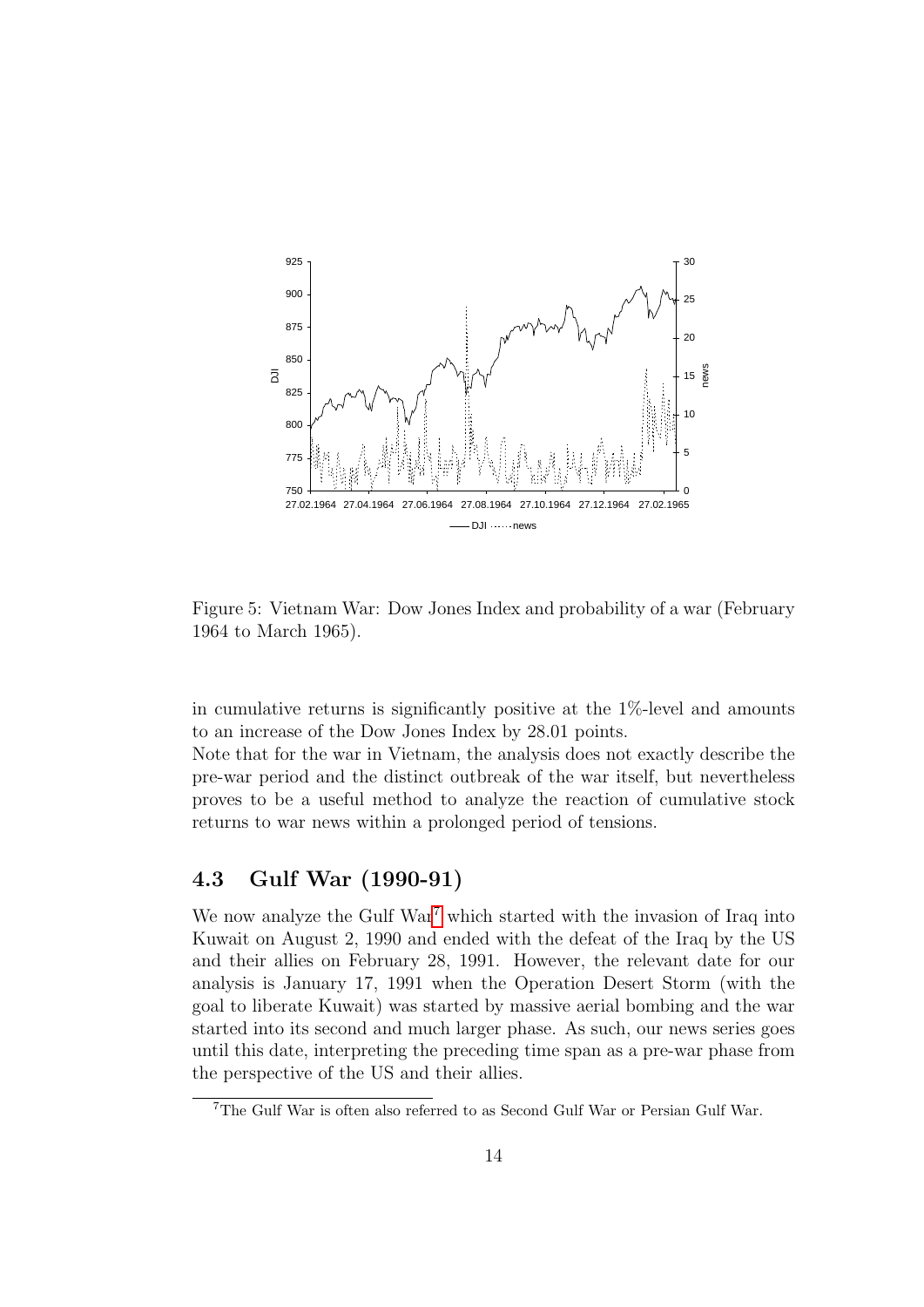<span id="page-14-0"></span>

|                     | Vietnam: first differences stocks on news |
|---------------------|-------------------------------------------|
| constant            | 0.203179                                  |
|                     | 0.160907                                  |
| $\Delta DJI_{t-2}$  | $0.151938***$                             |
|                     | 0.055254                                  |
| $\Delta news_t$     | $-0.045566$                               |
|                     | 0.038402                                  |
| $\Delta news_{t-1}$ | $-0.116012***$                            |
|                     | 0.038418                                  |
| $R^2$               | 0.050994                                  |
| N                   | 311                                       |
| from                | May 6, 1964                               |
| to                  | March 12, 1965                            |

Table 7: Vietnam war: first difference estimations of the effect of the war likelihood on stock prices.

<span id="page-14-1"></span>



Figure 6: The targest todal  $\Lambda$  was reached for  $t = Aprt/10$ , 1900 which coincides with the first US and South Vietnamese bombing of Viet Cong<br>nositions on that day  $\frac{1}{2}$  was reached for the largest local R2 was reached for the largest local R2 was reached for the largest local R2 was reached for the largest local R2 was reached for the largest local R2 was reached for the larges Note: The largest local  $R^2$  was reached for  $\tilde{t} = A$  pril 15, 1965 which positions on that day.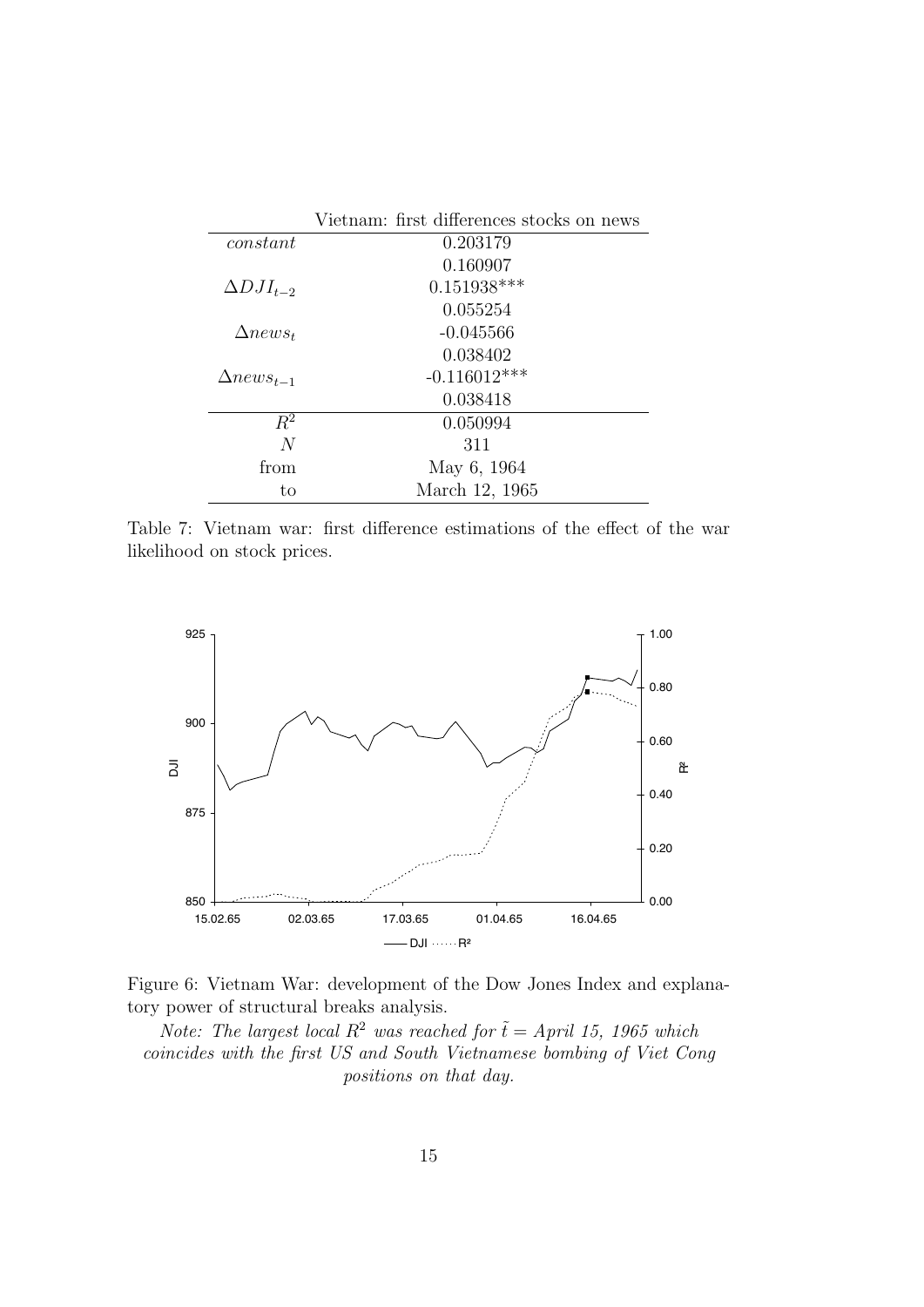<span id="page-15-0"></span>

|                      | Gulf War: first differences stocks on news |
|----------------------|--------------------------------------------|
| constant             | 0.178762                                   |
|                      | 0.373536                                   |
| $\Delta SP500_{t-2}$ | 0.158764                                   |
|                      | 0.117019                                   |
| $\triangle news_t$   | $-0.288532**$                              |
|                      | 0.128104                                   |
| $\Delta news_{t-1}$  | $-0.220716$                                |
|                      | 0.132420                                   |
| $R^2$                | 0.109827                                   |
| N                    | 72                                         |
| from                 | Oct 10, 1990                               |
| to                   | Jan 1, 1991                                |

Table 8: Gulf War: first difference estimations of stock returns and news.

Analyzing this relation again by a time-series approach, Table [8](#page-15-0) shows the results. We see once more that there is empirical evidence for a significant negative relation between news and stock market values. The analysis for structural breaks in the development of cumulative returns (see Figure [7\)](#page-16-0) identifies February 4, 1991 as the break point  $(R^2 = 0.8457)$  which, however, lies some days after the initial aerial bombing. In fact, the closest real event to this indication is Battle of Khafji being the first major ground battle in the Gulf War on January 29, 1991.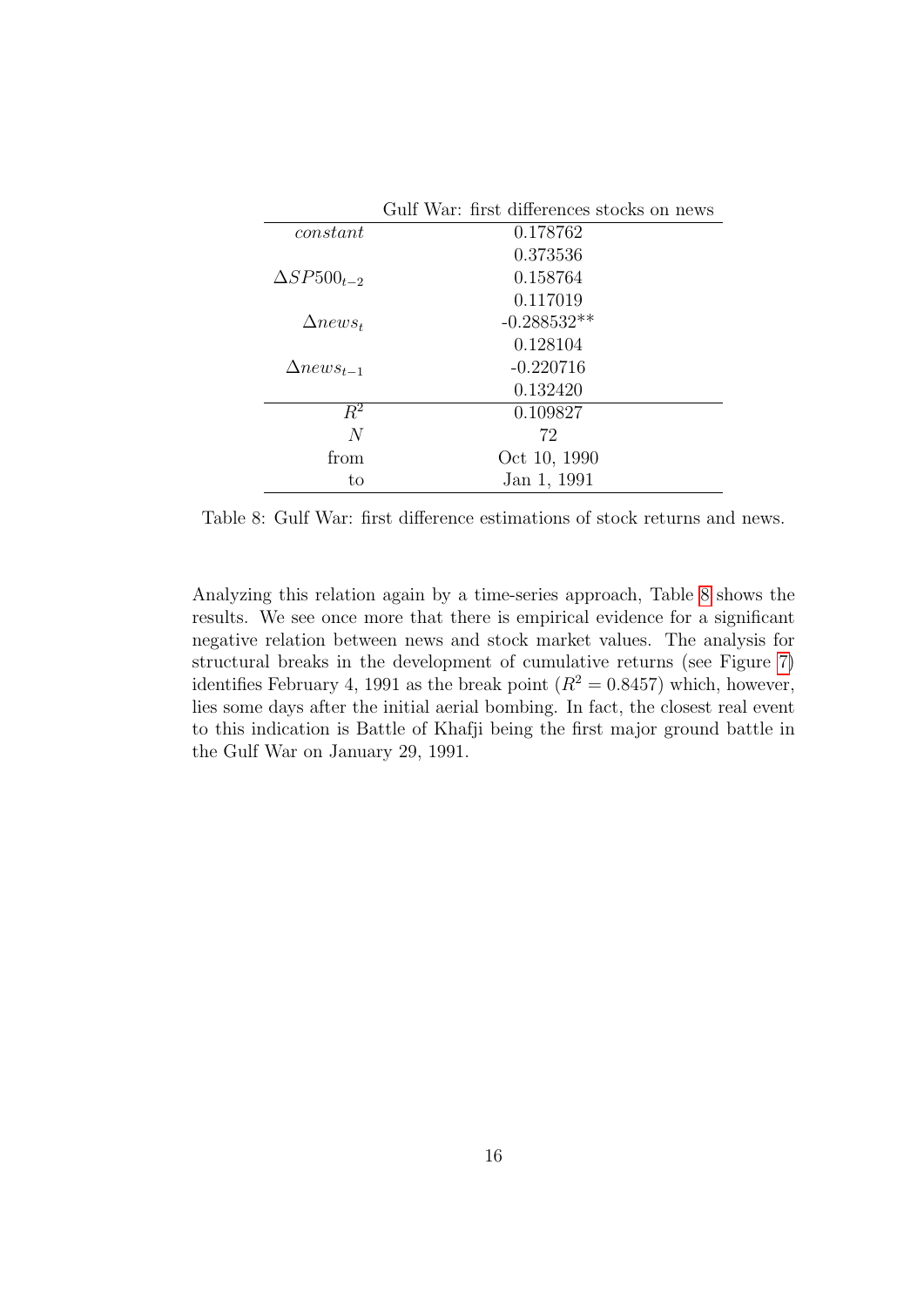<span id="page-16-0"></span>

Figure 7: Gulf War: development of the S&P 500 and explanatory power of structural breaks analysis.

Figure 7: The targets local It was reached for  $v = 1$  cordary 29, 1991.  $\mathcal{L}_{\text{S}}$ Note: The largest local  $R^2$  was reached for  $\tilde{t} = February 4$ , 1991 while the

### $4.4$  Afghanistan  $(2001)$

Afghanistan's involvement into the attack on September 11, 2001 became analysis for structural breaks and show that there exists an increase in stock market values at the onset of the war. Figure 8 depicts the development of the S&P 500 and news [be](#page-17-1)tween September and October 2001. Figure 9 shows the empirical results from the analysis for structural breaks. Again  $\mathbb{R}^n$  and increase in the  $S\ell_{\text{P}}P_{\text{P}}P_{\text{P}}P_{\text{P}}P_{\text{P}}P_{\text{P}}P_{\text{P}}P_{\text{P}}P_{\text{P}}P_{\text{P}}P_{\text{P}}P_{\text{P}}P_{\text{P}}P_{\text{P}}P_{\text{P}}P_{\text{P}}$ an increase in the S&P 500 around the time of the start of the war can be detected In contrast to the conflicts analyzed in the previous sections, the Afghanistan war, starting in October 2001, had a too short prelude (beginning only after clear) to be analyzed in a sufficient way. However, we can still perform an detected.

### <span id="page-16-1"></span>of the September and news between September and October and October 2001. Figure 9.1 and October 2001. Figure 9.1 and October 2001. Figure 9.1 and October 2001. Figure 9.1 and October 2001. Figure 9.1 and October 2001. Fi 4.5 Behavior of other large stock market indices

Do stock markets in other countries behave similarly as the US market? For the two recent wars with sufficiently long prelude, i.e. the Gulf War and the Iraq War, Figure [10](#page-18-0) shows that Japanese, German, and European stock indices mirror the development of the S&P 500 quite well. The analysis for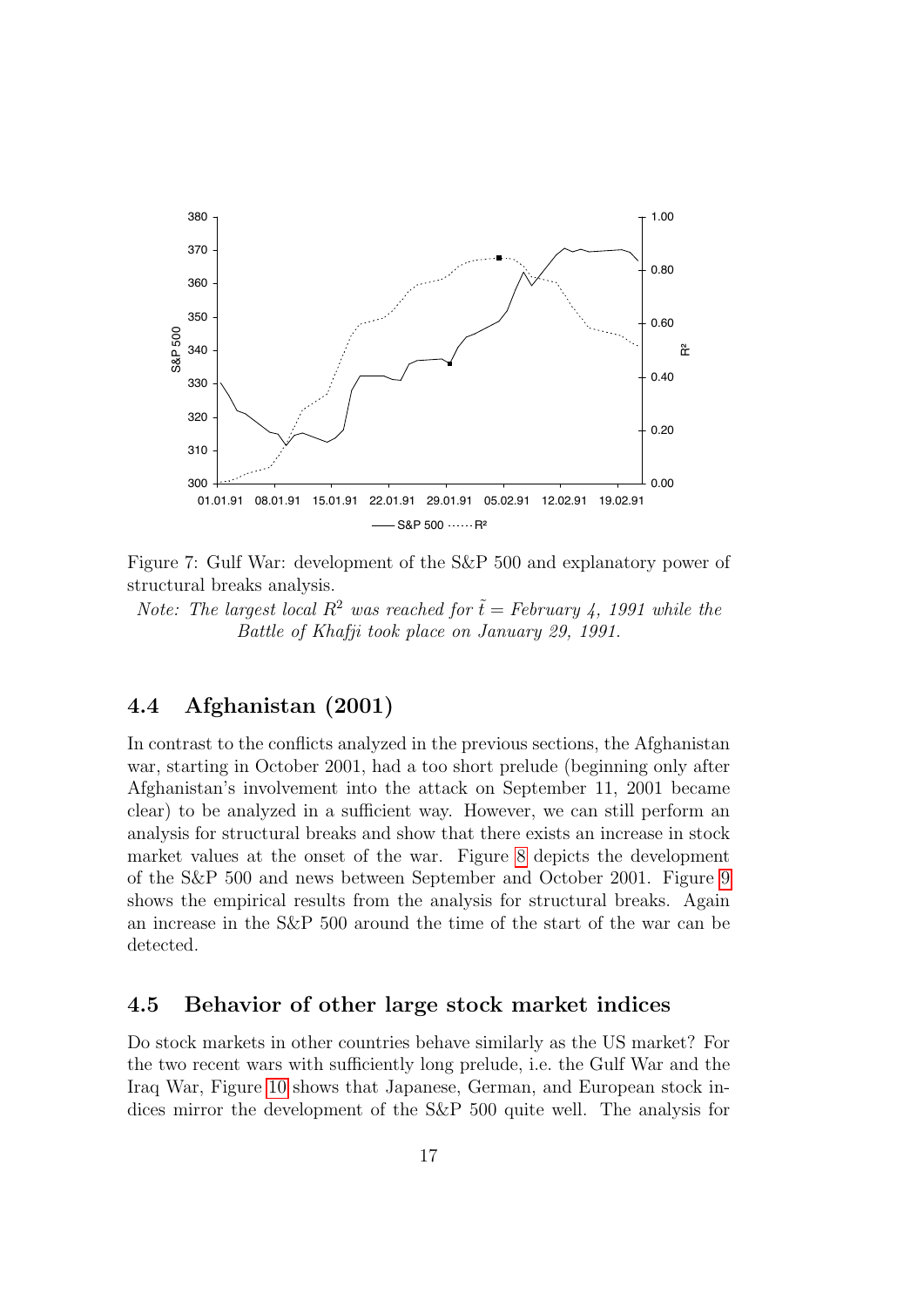<span id="page-17-0"></span>

Figure 8: Afghanistan War: S&P 500 and probability of a war (September to October 2001).

<span id="page-17-1"></span>



Note: The largest local  $R^2$  was reached for  $\tilde{t} = October 12$ , 2001 while the air attack took place on October 7, 2001.  $\mathcal{L}=\mathcal{L}$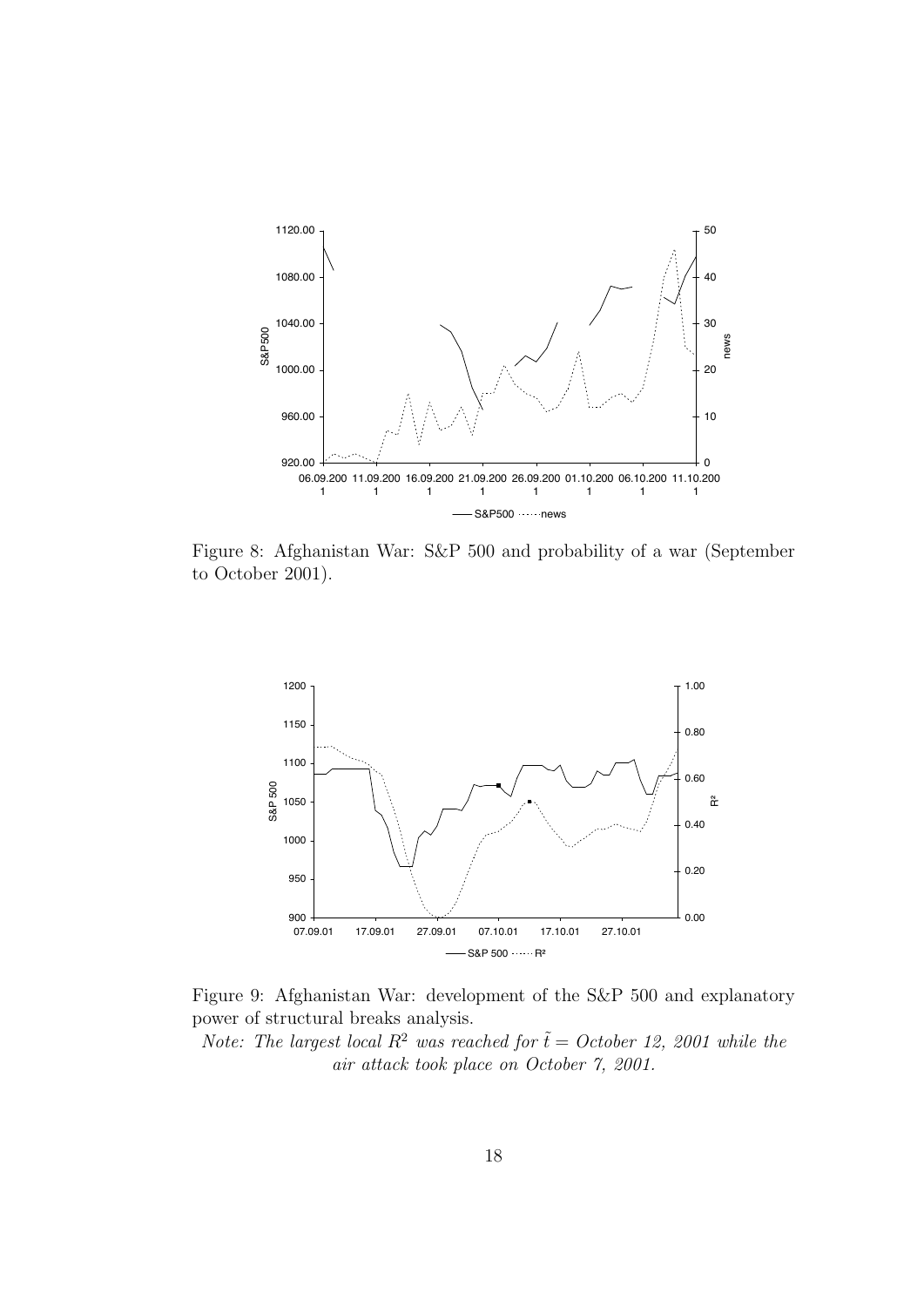<span id="page-18-1"></span>

|          | Critical event | Estimated breaks |             |              |              |
|----------|----------------|------------------|-------------|--------------|--------------|
|          |                | $S\&P500, DJI$   | Nikkei      | DAX          | Eurostoxx    |
| Iraq War | Mar 20, 2003   | Mar 18, 2003     | Mar 7, 2003 | Apr 7, 2003  | Feb 25, 2003 |
| Gulf War | Jan 29, 1991   | Feb 4, 1991      | Feb 5, 1991 | Jan 30, 1991 | N/A          |

Table 9: Analyses for structural breaks in other large stock market indices.

structural breaks (see Table [9\)](#page-18-1) shows particularly for the Gulf War simultaneous up-moves at the onsets of war.[8](#page-18-2) The fact that the US, Europe and Japan are strongly interconnected in economic terms may further account for the clear comovement of Nikkei, DAX, and Eurostoxx which can be observed during these two wars in the Middle East. A similar, though less pronounced comovement also exists for the Afghanistan War.[9](#page-18-3)

<span id="page-18-0"></span>



Note: For the sake of comparability, the data series of Nikkei, DAX, and Eurostoxx are linearly transformed such that all series have a mean equal to the mean of the S&P 500.

<span id="page-18-2"></span><sup>8</sup>Although it would be interesting to see how stock markets evolved in the countries were war actually took place, this analysis is often not feasible. Either stock exchanges were not yet institutionalized, or controlled by the government so that data would not be reliable, or data is not available.

<span id="page-18-3"></span><sup>9</sup>Due to issues of data availability, we could not perform a similar analysis for global wars having occurred earlier in history.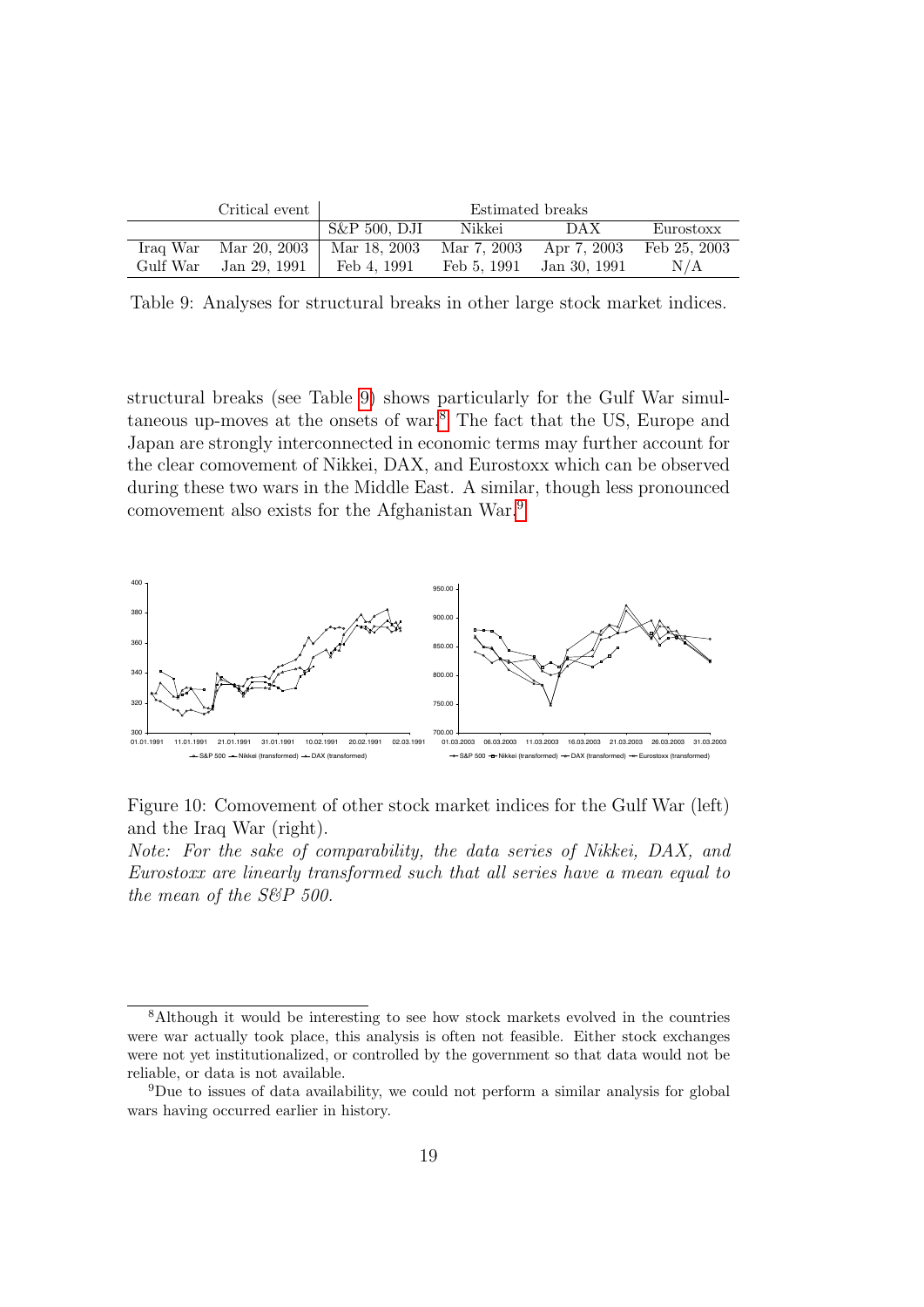#### <span id="page-19-0"></span>4.6 Wars "out of the blue"

So far we have analyzed wars that had a more or less pronounced prelude. However, there are also some wars with a very fast and unexpected onset.<sup>[10](#page-19-1)</sup> Most notably, these are:

- the start of the involvement of the United States into World War II (Pearl Harbor) on December 7, 1941,
- the Korean War, that started with the rather unexpected invasion of North Korea into South Korea on May 25, 1950,
- and finally the Gulf War, or more precisely, the invasion of Iraq into Kuwait on August 2, 1990.

In all of these cases we cannot expect to find the pattern that we have observed before the outbreak of the wars analyzed in the previous section. There is simply no pre-war phase that could be analyzed and where an increase in the probability of war could decrease stock market prices.<sup>[11](#page-19-2)</sup>

What we can observe, however, is whether the onset of a war led to a sudden increase or decrease of the stock market prices. A structural break analysis, very similar to the analysis conducted above, shows that this is indeed the case for all three wars. – However, the pattern is inverted: In all three cases the stock market prices went significantly down at the outbreak of the war. In the case of Pearl Harbor the Dow Jones index went down nearly 3% on one day, in the case of the Korean War nearly 5% and in the case of the Gulf War it went down around 5,7% within a week.

#### 4.7 What's puzzling about the war puzzle

Our analysis so far has revealed quite a peculiar pattern: on the one hand, stock prices tend to fall when the probability of a war increases and tend to rise when there are signs for a peaceful resolution. However, the eventual onset of the war will increase stock market prices.

While this by itself is already puzzling it becomes even more puzzling considering the evidence that we have found about surprising wars (wars without a lengthy prelude): here we observe that stock market prices tend to decrease once the war breaks out. In other words, whether stock prices decrease or increase when a war breaks out does not seem to depend much on the particular war but more on the previous history or, more precisely, whether the

<span id="page-19-1"></span> $10$ Li & Sacko (2002) find that an unexpected onset of a military dispute reduces bilateral trades more severely.

<span id="page-19-2"></span> $11$ Unless we studied intra-day data which in most of these cases is not available.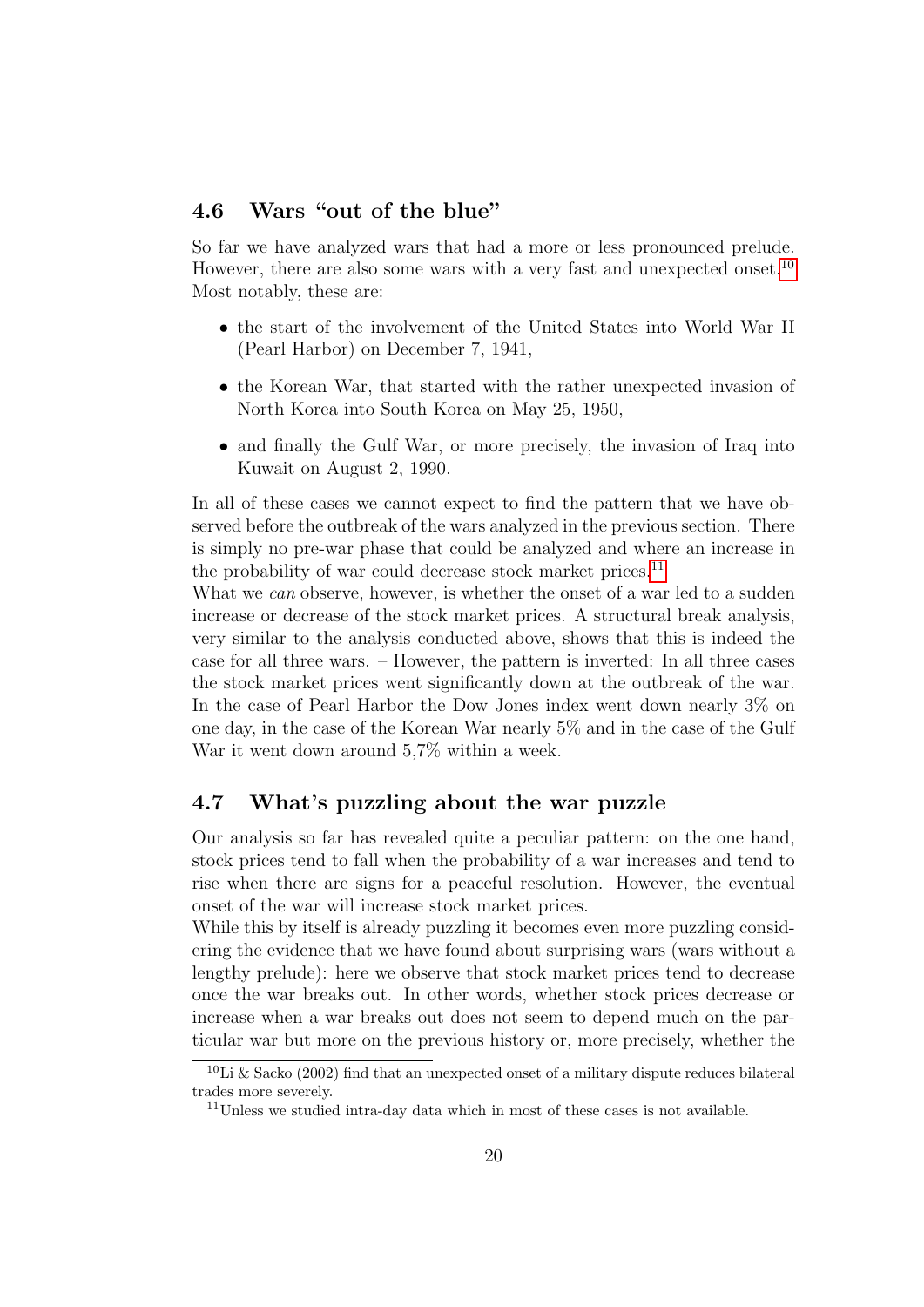<span id="page-20-1"></span>

|      |                               | Stock market reaction to: |                |                  |
|------|-------------------------------|---------------------------|----------------|------------------|
|      |                               | increasing prob.          | expected start | surprising start |
|      | Probability range (schematic) | $0\% - 99\%$              | $99\% - 100\%$ | $0\% - 100\%$    |
| Wars | WW II (start in Europe)       |                           |                |                  |
|      | WW II (Pearl Harbor)          |                           |                |                  |
|      | Korean War                    |                           |                |                  |
|      | Vietnam War                   |                           |                |                  |
|      | Gulf War (Kuwait invasion)    |                           |                |                  |
|      | Gulf War ("desert storm")     |                           |                |                  |
|      | Afghanistan War               | $\star$                   |                |                  |
|      | Iraq War $(2003)$             |                           |                |                  |

Table 10: Summary of stock markets' reactions to news. Note:  $\star$  indicates a lack of data in order to investigate this point.

war was surprising or not. But even this observation cannot explain the discrepancy that one and the same war first suggests a pattern that an increase in the likelihood of a war decreases stock market prices but then ultimately the onset of the war itself increases them. This cannot easily be accommodated with the idea that stock market prices reflect expectations of the future economic development of a country.

Table [10](#page-20-1) summarizes the stock markets' different reactions towards news for all conflicts studied.

# <span id="page-20-0"></span>5 Attempts to explain the puzzle

#### 5.1 War as a stimulus package for the US economy

The first idea about this puzzle might be that it is none: a war can be considered as a stimulus package for the US economy and thus lead to an increase in stock market prices.

However, this line of argument does not work for two reasons: First, we have seen in section [4.5](#page-16-1) that the puzzle also seems to be present for countries which were not involved in the respective war, as, for instance, Germany in the Iraq War. Second, the explanation fails to explain why before the war, prices fall whenever the war becomes more likely.

Falling prices when war is looming and rising prices when war is starting: only the combination of these two observations makes the war puzzle a puzzle.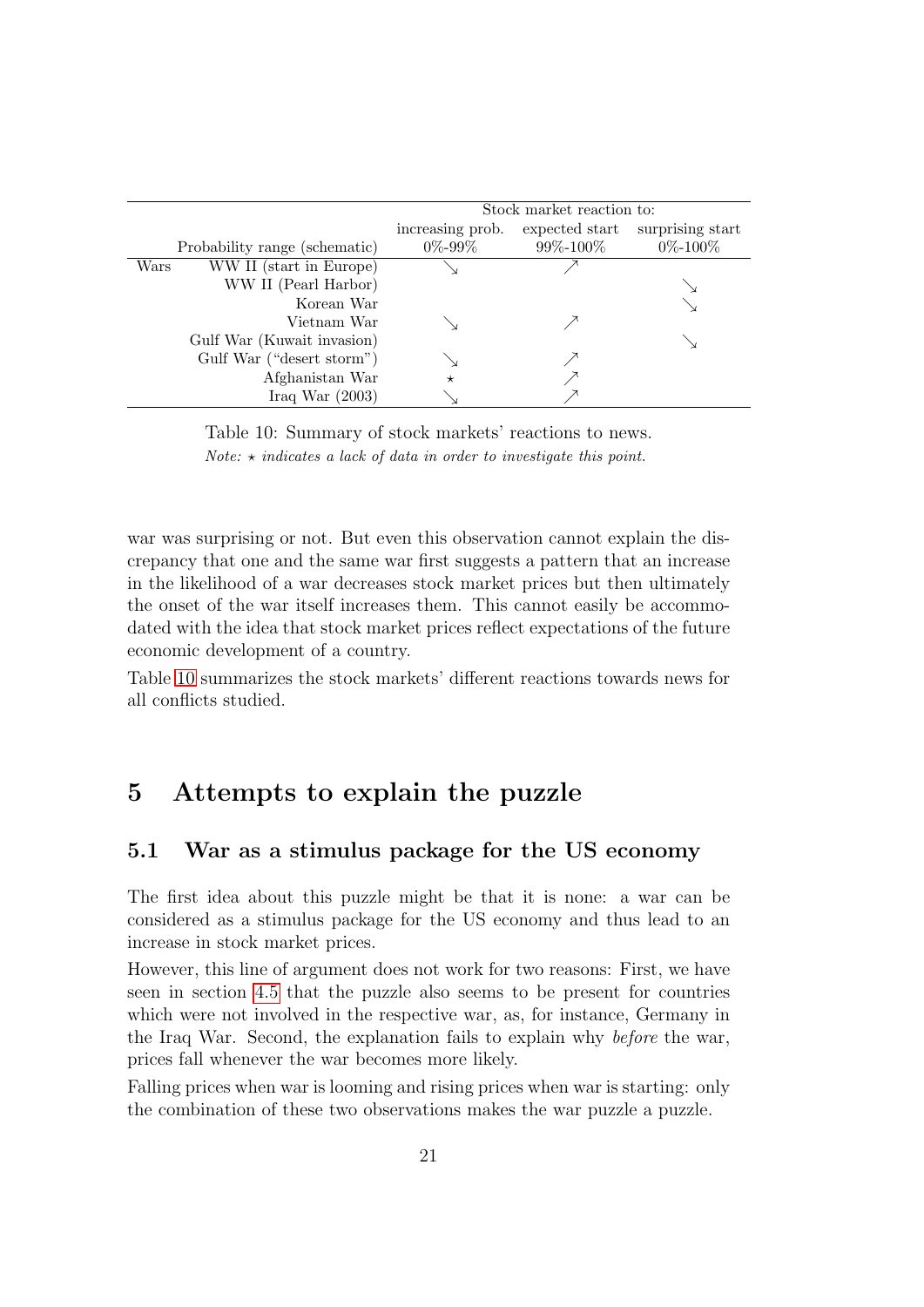#### 5.2 Expectations about a quick end of the war

A natural idea is to consider the time dimension (Schneider & Troeger 2006): once the war breaks out, it is clear that the trouble will be over soon, thus investors buy stocks again. For example, the Saddam Security can be interpreted as the likelihood of a coming war, but also as expected length of the war after the war took place (Amihud & Wohl 2004, Wolfers & Zitzewitz 2009). Chappell & Eldridge (2000) have also suggested psychological explanations such as "despair" and "renewed hope", regarding the UK stock index reactions to the two sub-periods during World War II. There are, however, at least three arguments that lead us to discard this natural looking idea to explain our findings as well:

- Since the Saddam Security works well as a proxy for the estimated probability for a war, it is clear that investors did not expect the war to take place in a far future: recall, that the particular security that we studied would only pay out if Saddam Hussein was out of power by June – not long after the war indeed took place!
- While the positive expectation about a quick war that ends the costly and lengthy tensions before, might be true, e.g., for the war on Iraq (although in hindsight it turned out to be overly optimistic), this cannot explain the pattern observed at the onset of World War II, given that it was generally not expected that this war would end quickly, given the experience of the four year long World War I.
- The expectation about a quick end of the war cannot explain why investors do not seem to appreciate the increase of the likelihood for a coming war earlier, as this brings the war (and hence its end) closer.

#### 5.3 Ambiguity averse investors

An alternative explanation that seems to be natural is to assume that investors show ambiguity aversion. At first the ambiguity about the probability, that a war starts, makes people to shy away from the stock market and hence leads to lower stock prices. This effect stops as soon as it becomes clear that a war is indeed starting for sure and uncertainty is reduced (Schneider & Troeger 2006). Guidolin & Ferrara (2005) suggest that the initiation of conflict can been seen as a sign of resolve and investors tend to show positive reactions by buying stocks

However, this seemingly natural behavioral explanation cannot accommodate our empirical data, as ambiguity cannot make an ambiguous situation seem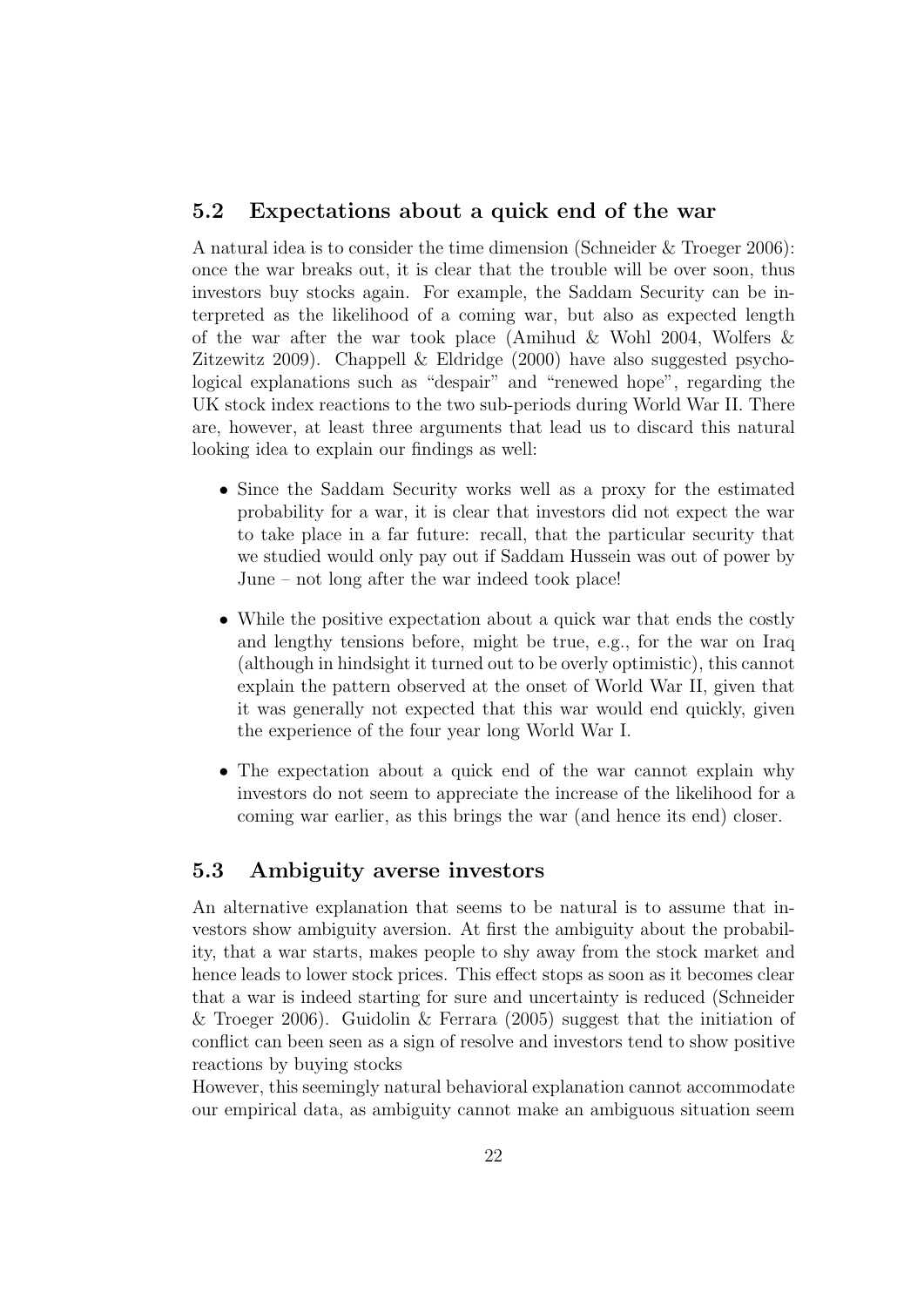worse than its worst possible outcome! In this situation that would mean that even though the probability for the start of a war is uncertain and hence ambiguous, an ambiguity-averse investor would still prefer this situation over a situation where the war has started for sure.

#### 5.4 Uncertainty about investment decisions

Another idea to resolve the puzzle is to consider the uncertainty about a war as an uncertainty about the decision between different portfolio allocations: in case of a peaceful resolution an investor should have invested into different assets than in the case of a war. While it is uncertain which of the two outcomes will occur, it might be optimal for an investor to stay out of the stock market entirely, or at least to reduce its holdings substantially.

To study this idea more in details, we describe a small model:

When facing a possibility for the outbreak of a war, an investor has to decide between investing into two different portfolios, a "war portfolio" that will be successful if a war breaks out, and a "peace portfolio" that will be successful if the conflict ends in a peaceful resolution. We summarize the four potential outcomes in the following table  $12$ :

|                 |     | War breaks out Peaceful resolution   |
|-----------------|-----|--------------------------------------|
|                 |     | (probability p) (probability $1-p$ ) |
| war portfolio   |     | -h                                   |
| peace portfolio | -C. |                                      |

Assuming that it is in any case bad for the investor to speculate on the wrong outcome, we have  $a, b, c \geq 0$ .

The expected payoff of the investor now depends on his portfolio decision. If he decides for the war portfolio, it is  $ap - b(1 - p)$ . If he decides instead for the peace portfolio, it is  $(1 - p) - cp$  (compare Fig. [11\)](#page-23-0). Obviously, the war portfolio is better for large values of  $p$  and worse for small values. The cut-off point is at

$$
p^* = \frac{1+b}{1+a+b+c},
$$

as a small computation shows.

This model indeed predicts the observed pattern: an increase in p makes at first the peace portfolio less and less attractive. Consequently, investors will sell the corresponding stocks. At the same time, however, the war portfolio is still even less attractive, thus the falling prices of the peace portfolio stocks

<span id="page-22-0"></span> $12$ For simplicity we normalized the investor's return in the case of a peaceful resolution for a "peace portfolio" to one.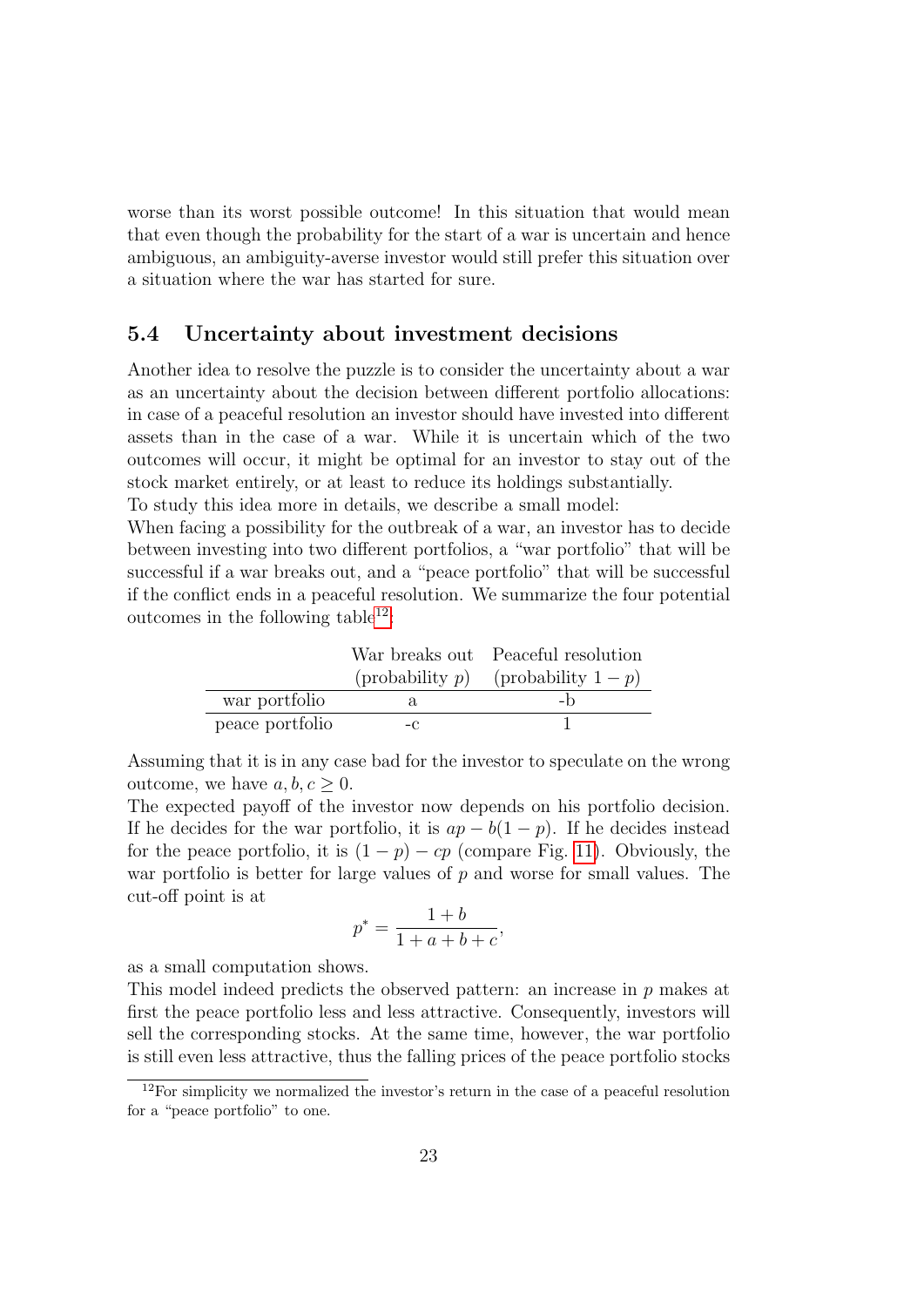<span id="page-23-0"></span>

Figure 11: Investors switching from a "peace portfolio" to a "war portfolio" when the probability of a war increases beyond a threshold  $p^*$  could explain the war puzzle.

can not be matched by rising prices of stocks in the war portfolio. Once the probability of a war reaches  $p^*$ , the pattern changes: now, war stocks become more and more attractive, thus investors buy them and the overall market starts to rise.

In order to find a probability  $p^*$  that is close to one and thus in line with our empirical evidence, b needs to be sufficiently large, thus the potential loss when choosing a war portfolio, but encountering a peaceful resolution should be fairly big.

Theoretically, we can explain the puzzle in this way, but how is it in reality? How can we test empirically whether this model indeed explains the war puzzle? The general idea is that different stocks should show a different pattern during the different phases before an outbreak of the war: stocks that are in the "peace portfolio", i.e. stocks that would profit from a peaceful resolution of the conflict, should initially be sold whenever the likelihood of a war increases. Thus we would expect that they follow the general observed pattern of the stock market, but only before the outbreak of the war: at that point these stocks should not increase significantly, as there is no reasons for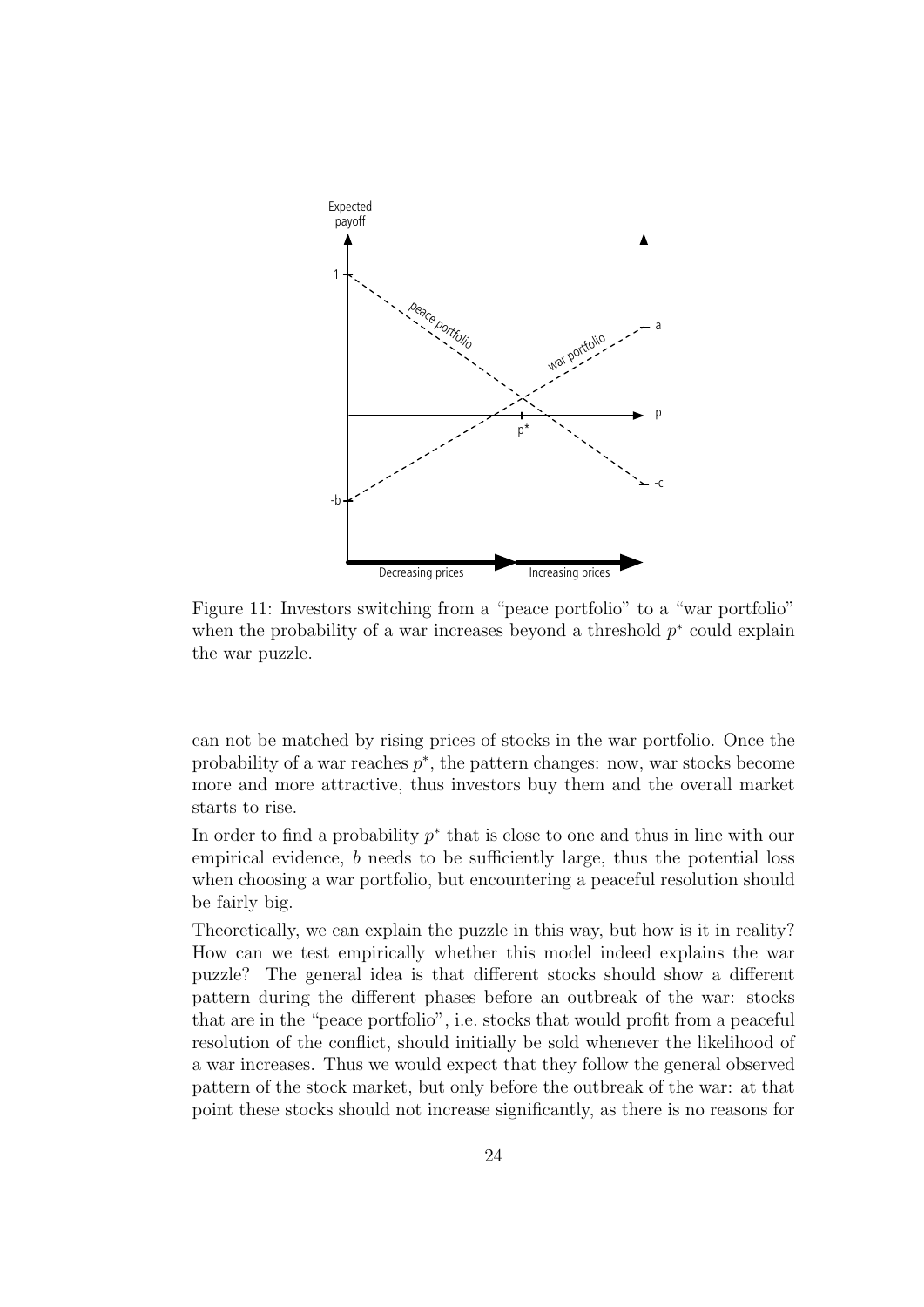investors to purchase them once it is clear that the "war portfolio" is the right investment.

Stocks from the "war portfolio" instead should follow the increase of the stock market at the start of the war, but not its previous decrease whenever the war became more likely.

A simple empirical test is now possible by looking at differences between sectors that should clearly be in the war portfolio (weapon-related industry) and sectors that should clearly be in the peace portfolio (e.g., travel related industry). It turns out, however, that as convincing as the theoretical idea is, as thoroughly it fails this simple, but clear-cut test: in fact, whereas sectors that one would undoubtedly assign to the peace portfolio (e.g., travel stocks, like airlines) increased most at the outbreak of the war, while stocks in the war portfolio (weapon manufacturers) did not.

To sum up, this explanation looks good in theory, but does unfortunately not help to resolve the puzzle in reality.

#### 5.5 Mean-variance preferences

Finally there is a rather unexpected possible explanation for the phenomenon: classical mean-variance-preferences. Indeed, this concept could surprisingly well explain the observed data. One could argue that people do not buy when it is unsure what is going to happen due to their variance aversion, even though the expected return might still be a little bit better than when the war finally started. In this sense the observed phenomenon could be related to the mean-variance-paradox.

To formalize this idea, we assign average expected returns  $\mu_W$  and  $\mu_P$  to the two potential outcomes (war and peace). We denote the probability of a war by p, then we can compute the variance of the two-outcome lottery  $(\mu_W$  with probability p and  $\mu_P$  with probability  $1-p$ ) as  $var(p) = (1-p)^2(\mu_P - \mu_W)^2$ . If  $p = 0$  (i.e. peace is sure) or  $p = 1$  (i.e. war is sure) the variance accordingly becomes zero and it is maximal for  $p = 1/2$  (see Fig. [12\)](#page-25-1).

Typical indifference curves for a mean-variance investor with utility  $\mu - \alpha \sigma^2$ are also shown in Fig. [12.](#page-25-1) Looking at the indifference curve through the point  $(0, \mu_W)$  (i.e. a certain war) we see that this investor would prefer a certain war  $(p = 1)$  over a situation where p is large, but still smaller than one.

When the probability  $p$  increases slowly from zero to one, at first the situation worsens for the investor (who consequently would value stocks less), but after a certain point (in our model at  $p^* = (\alpha - 1)/\alpha$ , as a short computation shows) there is indeed a perceived improvement for the investor, explaining the increase in stock prices at the outbreak of a war.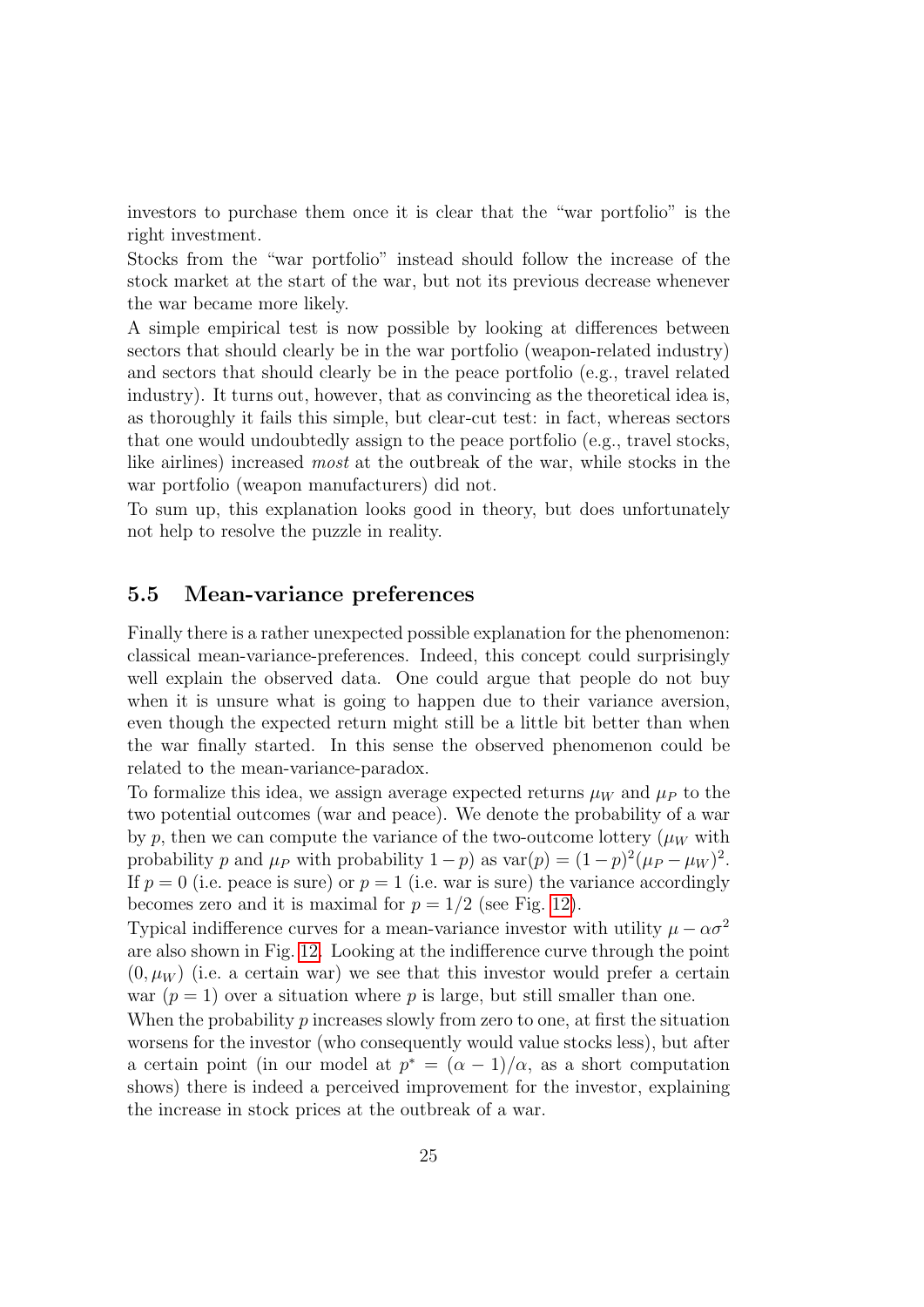<span id="page-25-1"></span>Figure 12: Mean-variance preferences can explain the war puzzle. Here  $\mu_P$  and  $\mu_W$  are the returns in case of peace and war, respectively.  $\sigma$  is the variance of the situation, depending on the probability for a war. It is maximal when the probability is one half (maximal degree of uncertainty). The dashed lines are indifference curves, i.e. they mark combinations of mean and variance on which an investor would be indifferent. A certain war is preferred over an uncertain situation with a high probability of a war (points on the thick line).



# <span id="page-25-0"></span>6 Conclusions

We have observed that stock market prices react very sensitively to the probability for the outbreak of a major war. The pattern that has been confirmed with several wars during the last century shows that an increase in the likelihood of a war decreases stock prices and vice versa. Puzzling, however, is that once a war breaks out, stock market prices do not decrease further, but on the very opposite, increase significantly. This was true for all wars with a more or less lengthy prologue. Wars that occur "out of the blue" show a different pattern in that their sudden outbreak tends to decrease stock market prices. These results are certainly a challenge for classical asset pricing models.

Mean-variance preferences of investors might be able to explain the observed pattern. There could be, however, different explanations for this puzzle based on other behavioral factors. Future research, e.g. with the help of laboratory experiments, might be able to shed more light on this puzzle.

#### Acknowledgement

We thank our students Marco Lang, Laura Leoni, Raphael Müller and Thomas Rast for their help with the data collection and analysis as well as Florian Herzog from swissQuant, Yakov Amihud and Christian Ehm for useful comments. Support by the National Centre of Competence in Research "Fi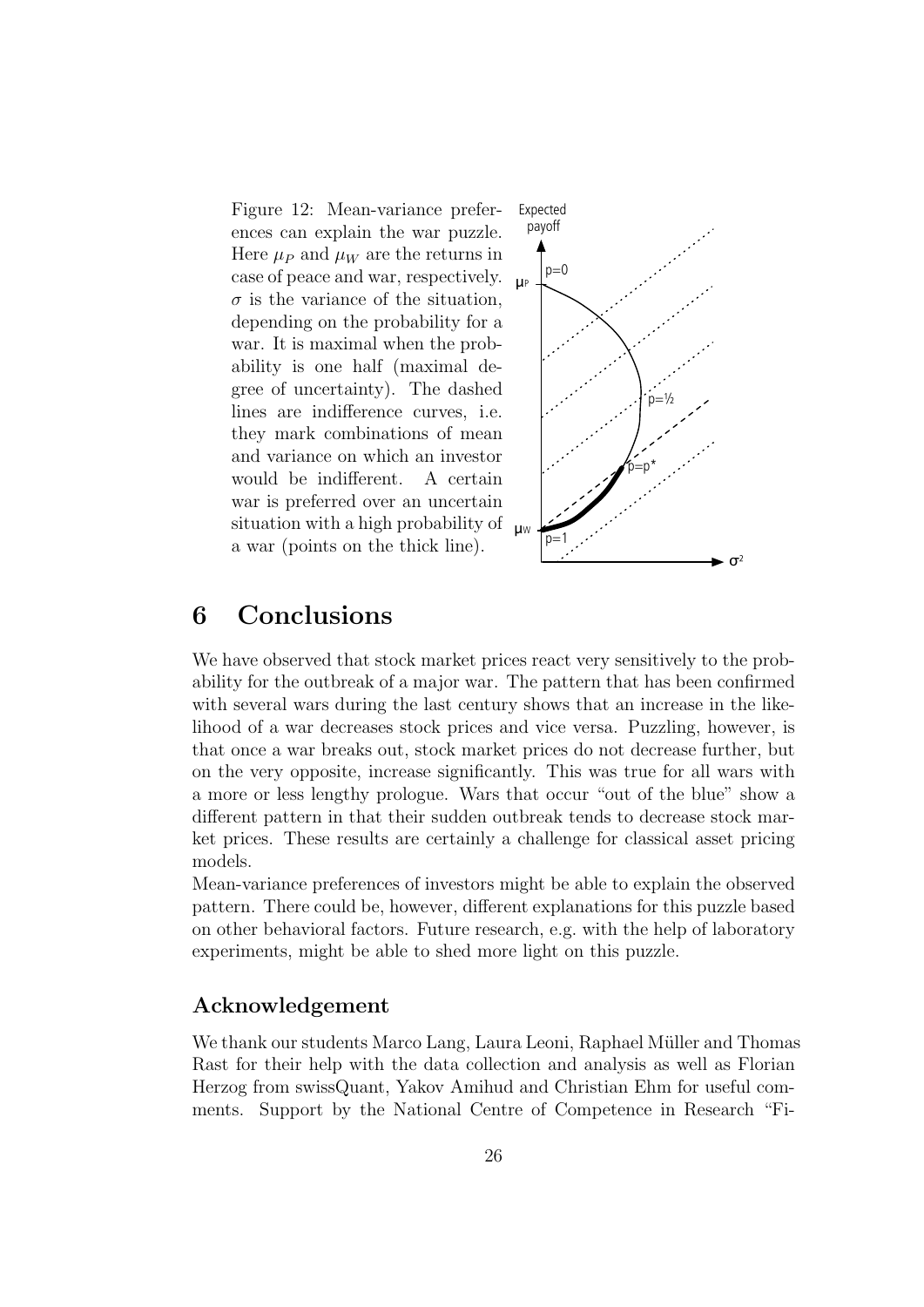nancial Valuation and Risk Management" (NCCR FINRISK), Project A1, "Behavioural and Evolutionary Finance", and by the University Priority Program "Finance and Financial Markets" of the University of Zürich is gratefully acknowledged.

### References

- Y. Amihud & A. Wohl (2004). 'Political news and stock prices: The case of Saddam Hussein contracts'. Journal of Banking and Finance 28:1185– 1200.
- D. Chappell & R. M. Eldridge (2000). 'Evidence of market inefficiency in a war environment'. Applied Financial Economics **10**(5):489–92.
- P. Collier & A. Hoeffler (1998). 'On economic causes of civil war'. Oxford Economic Papers 50:563–73.
- D. M. Cutler, et al. (1989). 'What moves the stock market?'. Journal of Portfolio Management 15:4–11.
- D. W. Elmendorf, et al. (1996). 'The Effect of News on Bond Prices: Evidence from the United Kingdom, 1900-1920'. The Review of Economics and Statistics 78(2):341–44.
- B. Frey & M. Kucher (2000). 'History as reflected in capital markets: The case of World War II'. Journal of Economic History 60(2):468–96.
- J. S. Goldstein (1992). 'A conflict-cooperation scale for WEIS events data.'. Journal of Conflict Resolution 36:369–85.
- M. Guidolin & E. L. Ferrara (2005). 'The Economic Effects of Violent Conflict: Evidence from Asset Market Reactions'. Working paper, SSRN.
- O. R. Holsti & R. C. North (1966). 'Comparative data from content analysis: Perceptions of hostility and economic variables in the 1914 crisis in comparing nations'. In R. C. Merritt & S. Rokkan (eds.), The use of quantitative data in cross-national research, pp. 169–99. Yale University Press, New Haven, CT.
- J. M. Keynes ([1919] 1971). The economic consequences of the peace. Macmillan, London, reprint edn.
- Q. Li & D. Sacko (2002). 'The (ir)relevance of militarized interstate disputes for international trade'. International Studies Quarterly 46:11–43.